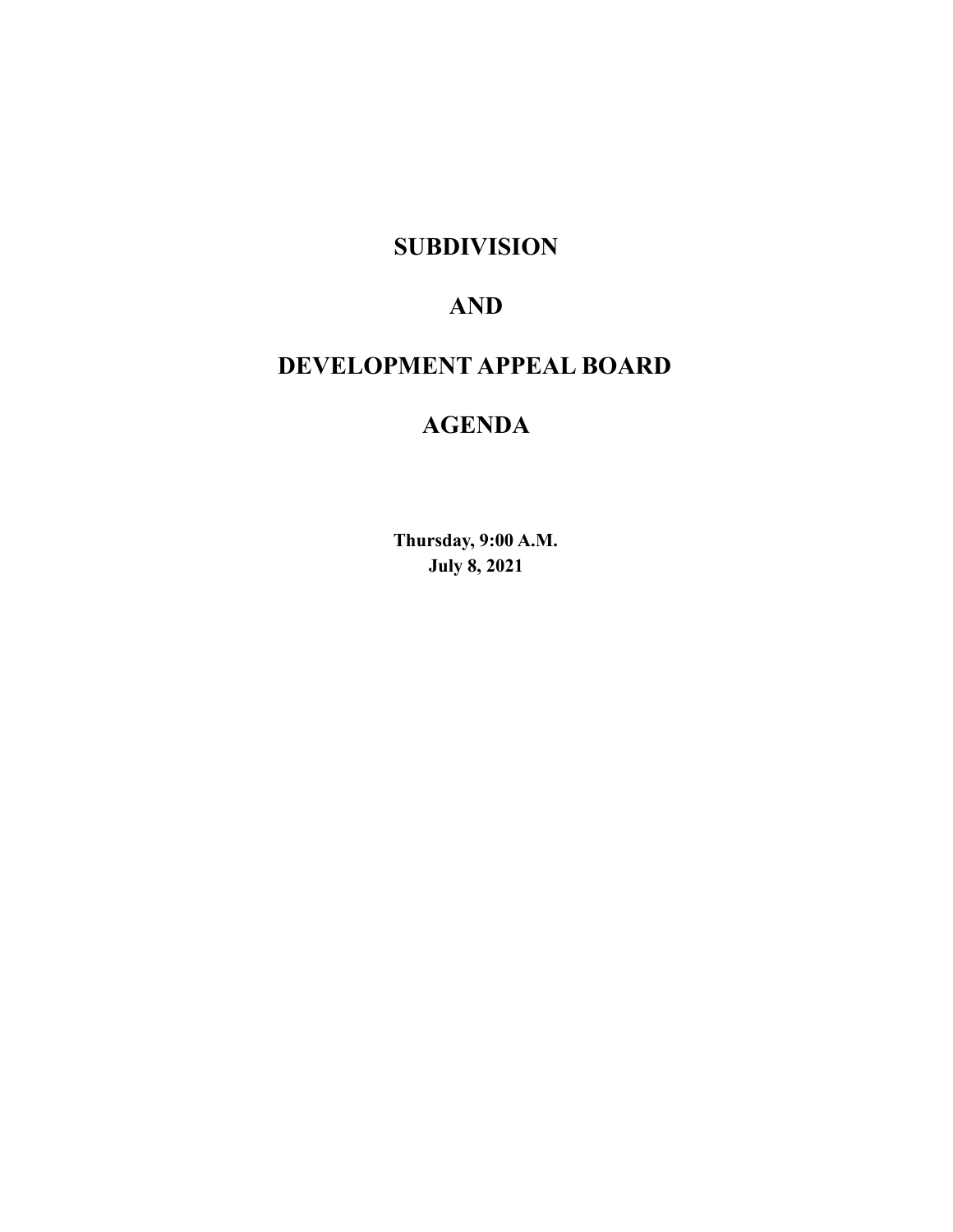|   | <b>TO BE RAISED</b> |                 |                                                                                                                                                                                                            |
|---|---------------------|-----------------|------------------------------------------------------------------------------------------------------------------------------------------------------------------------------------------------------------|
| I | 9:00 A.M.           | $SDAB-D-21-099$ |                                                                                                                                                                                                            |
|   |                     |                 | To change the Use from a General Retail Store to<br>a Child Care Services Use for 42 Children and to<br>construct interior and exterior alterations (new<br>wooden fence separating car wash queuing lane) |
|   |                     |                 | 5010 - 162 Avenue NW<br>Project No.: 394044559-002                                                                                                                                                         |
| H | 11:00 A.M.          | SDAB-D-21-106   |                                                                                                                                                                                                            |
|   |                     |                 | To change the Use from a General Retail Store to<br>Child Care Services and construct interior<br>alterations (maximum 45 children)                                                                        |
|   |                     |                 | 11460 - 112 Avenue NW<br>Project No.: 390311536-002                                                                                                                                                        |
|   | NOTE:               |                 | Unless otherwise stated, all references to "Section numbers" in this Agenda<br>refer to the authority under the Edmonton Zoning Bylaw 12800.                                                               |

## **SUBDIVISION AND DEVELOPMENT APPEAL BOARD**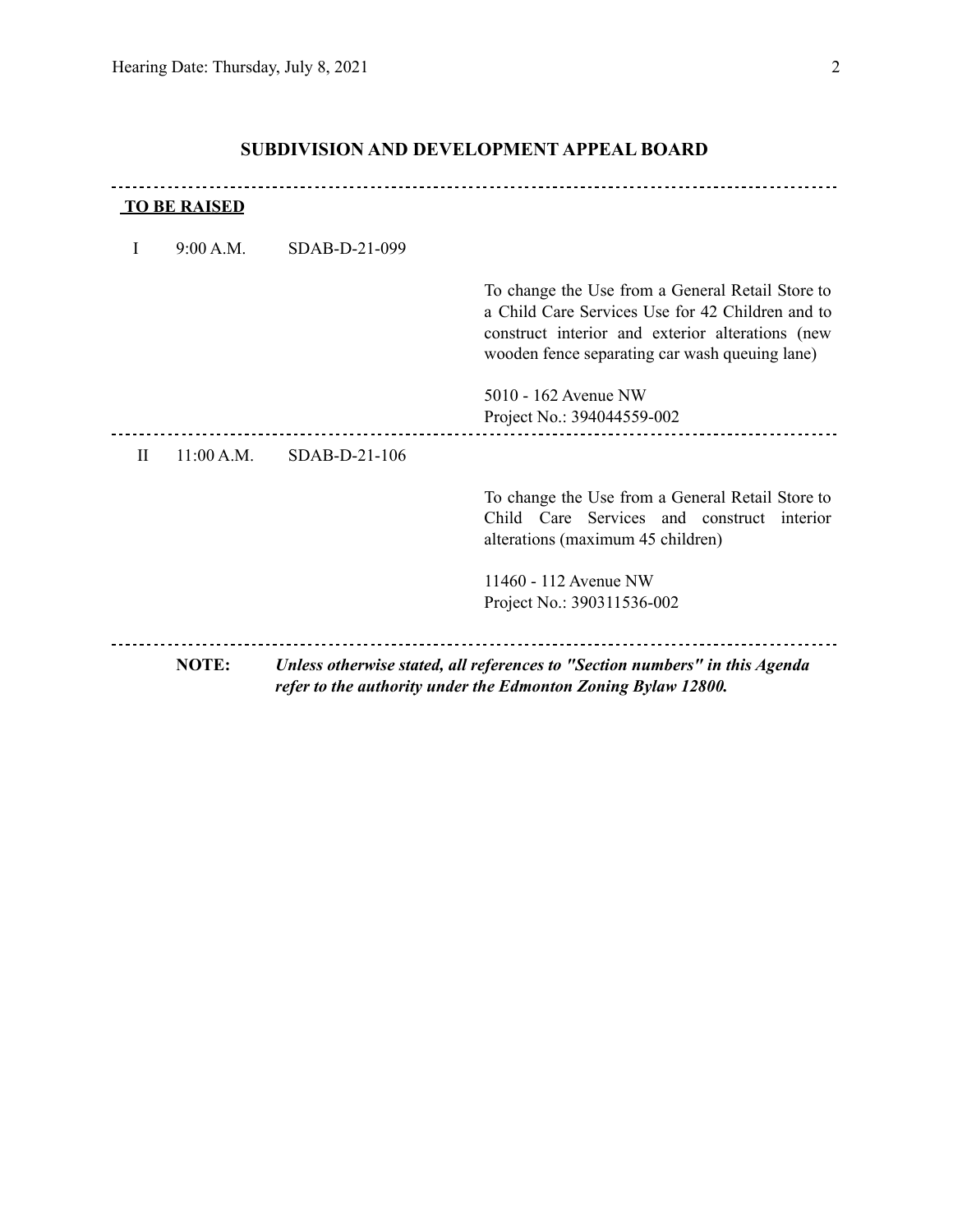#### **TO BE RAISED**

#### AN APPEAL FROM THE DECISION OF THE DEVELOPMENT OFFICER

#### APPELLANT:

| APPLICATION NO.: | 394044559-002 |
|------------------|---------------|
|------------------|---------------|

APPLICATION TO: Change the Use from a General Retail Store to a Child Care Services Use for 42 Children and to construct interior and exterior alterations (new wooden fence separating car wash queuing lane)

### DECISION OF THE DEVELOPMENT AUTHORITY: Refused

DECISION DATE: May 25, 2021 DATE OF APPEAL: May 28, 2021 MUNICIPAL DESCRIPTION OF SUBJECT PROPERTY: 5010 - 162 Avenue NW LEGAL DESCRIPTION: Plan 1523990 Unit 2 ZONE: (CNC) Neighbourhood Convenience Commercial Zone OVERLAY: N/A STATUTORY PLAN(S): Hollick Kenyon Neighbourhood Structure Plan Pilot Sound Area Structure Plan

#### *Grounds for Appeal*

The Appellant provided the following reasons for appealing the decision of the Development Authority:

> We are appealing as we do not agree with the city's reasoning for denial, supplemental information will be provided prior to the hearing.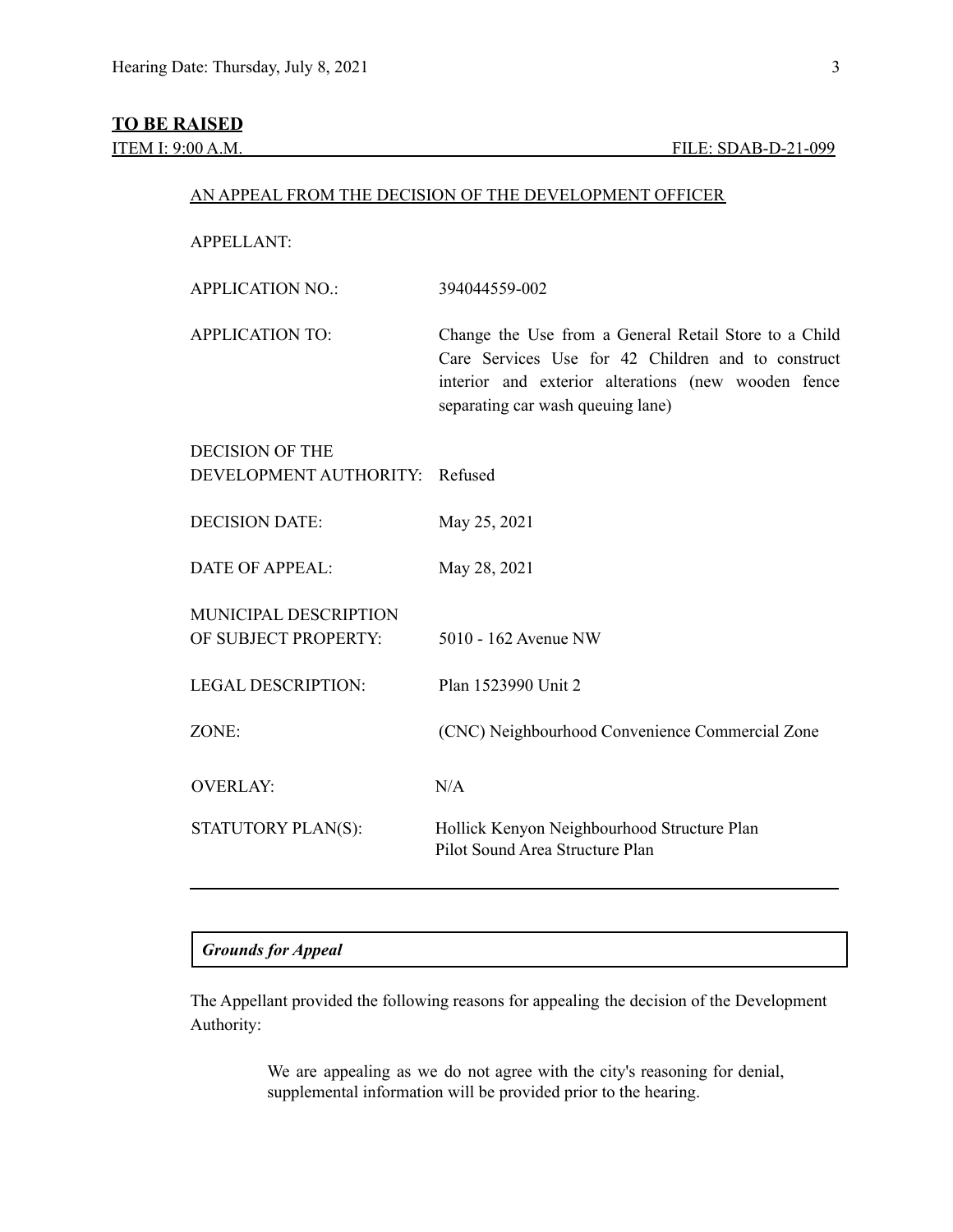#### *General Matters*

#### **Appeal Information:**

**The Subdivision and Development Appeal Board (the "Board") made and passed the following motion on June 3, 2021:**

**"That the appeal hearing be rescheduled to July 7 or 8, 2021 at the written request of the Appellant."**

The *Municipal Government Act*, RSA 2000, c M-26 states the following:

#### **Grounds for Appeal**

**685(1)** If a development authority

- (a) fails or refuses to issue a development permit to a person,
- (b) issues a development permit subject to conditions, or
- (c) issues an order under section 645,

the person applying for the permit or affected by the order under section 645 may appeal to the subdivision and development appeal board.

**(2)** In addition to an applicant under subsection (1), any person affected by an order, decision or development permit made or issued by a development authority may appeal to the subdivision and development appeal board.

#### **Appeals**

**686(1)** A development appeal to a subdivision and development appeal board is commenced by filing a notice of the appeal, containing reasons, with the board,

- (a) in the case of an appeal made by a person referred to in section 685(1)
	- (i) with respect to an application for a development permit,
		- (A) within 21 days after the date on which the written decision is given under section 642, or
		- (B) if no decision is made with respect to the application within the 40-day period, or within any extension of that period under section 684, within 21 days after the date the period or extension expires,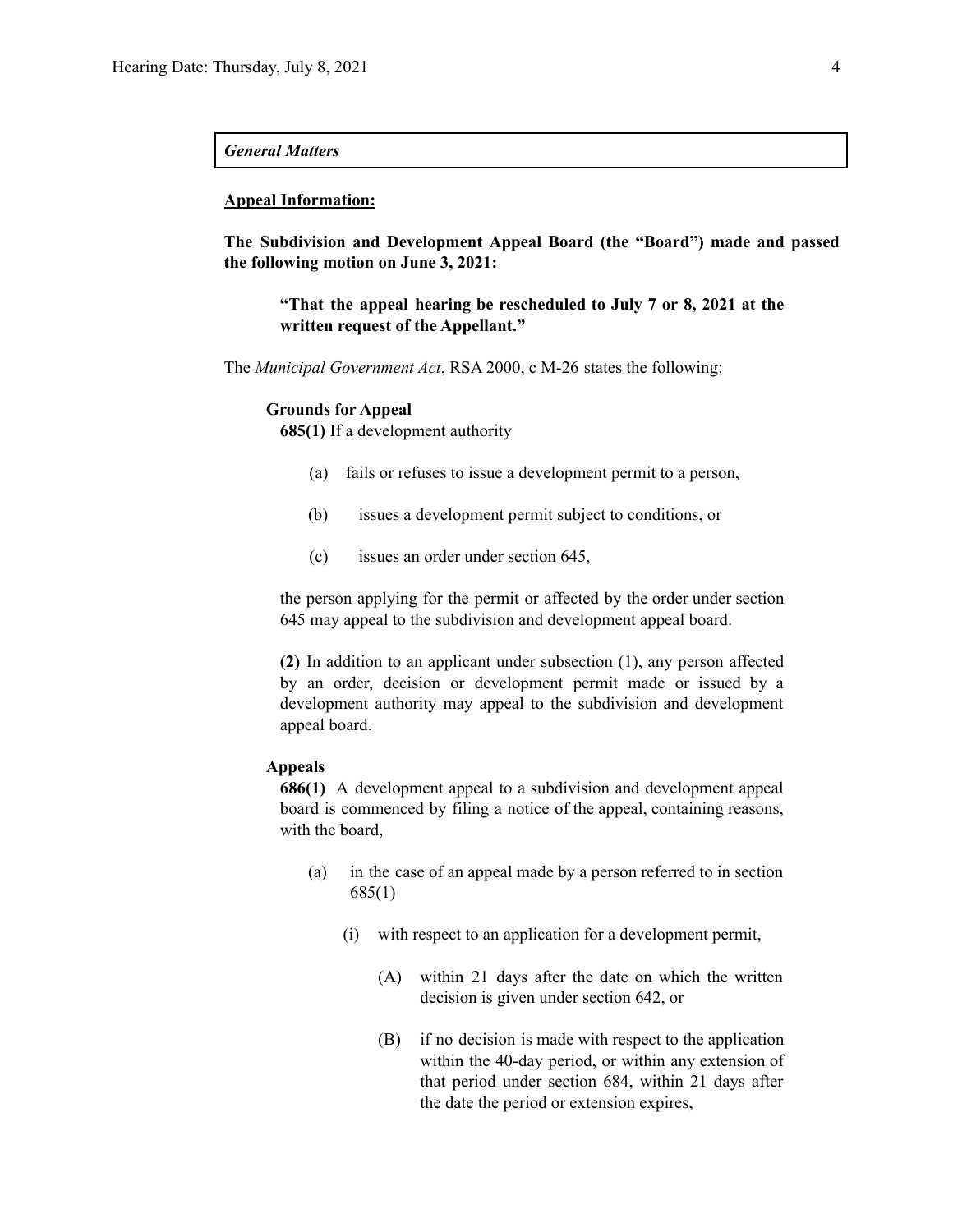or

- (ii) with respect to an order under section 645, within 21 days after the date on which the order is made, or
- (b) in the case of an appeal made by a person referred to in section 685(2), within 21 days after the date on which the notice of the issuance of the permit was given in accordance with the land use bylaw.

#### **Hearing and Decision**

**687(3)** In determining an appeal, the subdivision and development appeal board

…

- (a.1) must comply with the land use policies;
- (a.2) subject to section 638, must comply with any applicable statutory plans;
- (a.3) subject to clause (d), must comply with any land use bylaw in effect;
- (a.4) must comply with the applicable requirements of the regulations under the *Gaming, Liquor and Cannabis Act* respecting the location of premises described in a cannabis licence and distances between those premises and other premises;
	- …
	- (c) may confirm, revoke or vary the order, decision or development permit or any condition attached to any of them or make or substitute an order, decision or permit of its own;
	- (d) may make an order or decision or issue or confirm the issue of a development permit even though the proposed development does not comply with the land use bylaw if, in its opinion,
		- (i) the proposed development would not
			- (A) unduly interfere with the amenities of the neighbourhood, or
			- (B) materially interfere with or affect the use, enjoyment or value of neighbouring parcels of land,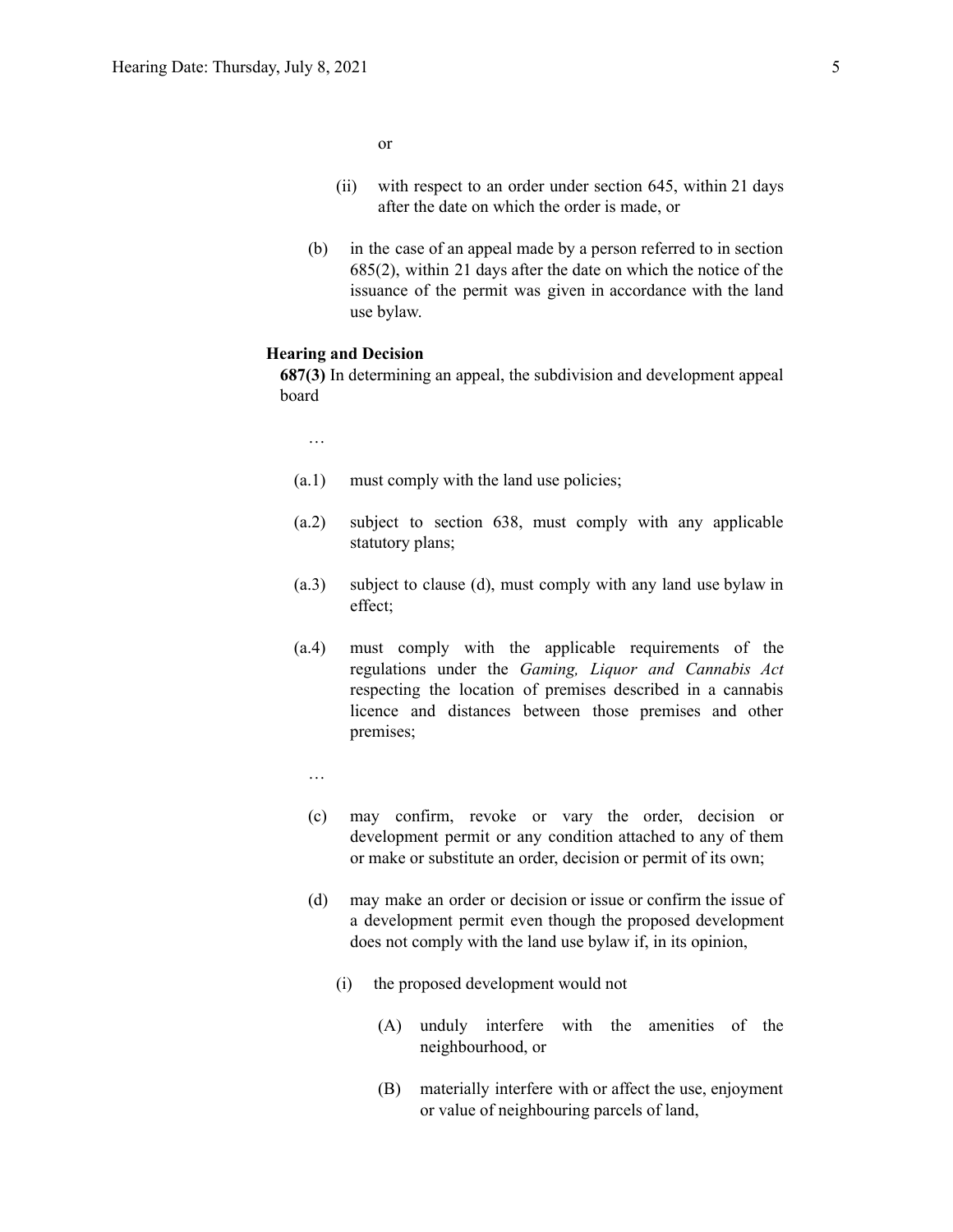and

(ii) the proposed development conforms with the use prescribed for that land or building in the land use bylaw.

#### **General Provisions from the** *Edmonton Zoning Bylaw:*

Under section 310.3(3), **Child Care Services** is a **Discretionary Use** in the **(CNC) Neighbourhood Convenience Commercial Zone.**

Under section 7.8(2), **Child Care Services** means:

development intended to provide care, educational activities and supervision for groups of seven or more children under 13 years of age during the day or evening, but does not generally include overnight accommodation. This Use typically includes daycare centres; out-of-school care centres; preschools; and dayhomes/group family care providing child care to seven or more children within the care provider's residence.

Section 310.1 states that the **General Purpose** of the **(CNC) Neighbourhood Convenience Commercial Zone** is "to provide for convenience commercial and personal service uses, which are intended to serve the day-to-day needs of residents within residential neighbourhoods."

#### *Section 80 - Child Care Services*

A Child Care Service shall comply with the following:

- 1. Child Care Services Site Plan and Development Application Content:
	- a. In addition to the requirements of Section 13, every application for a Development Permit for a Child Care Services Use shall include a Site plan and floor plan that combined, includes all information required in the Child Care Services Checklist.

#### **2. Location requirements:**

**a. No portion of a Child Care Services Use, including the building bay and on-Site outdoor play space, where provided, shall be located adjacent to a building bay with an approved development permit for the following Uses:**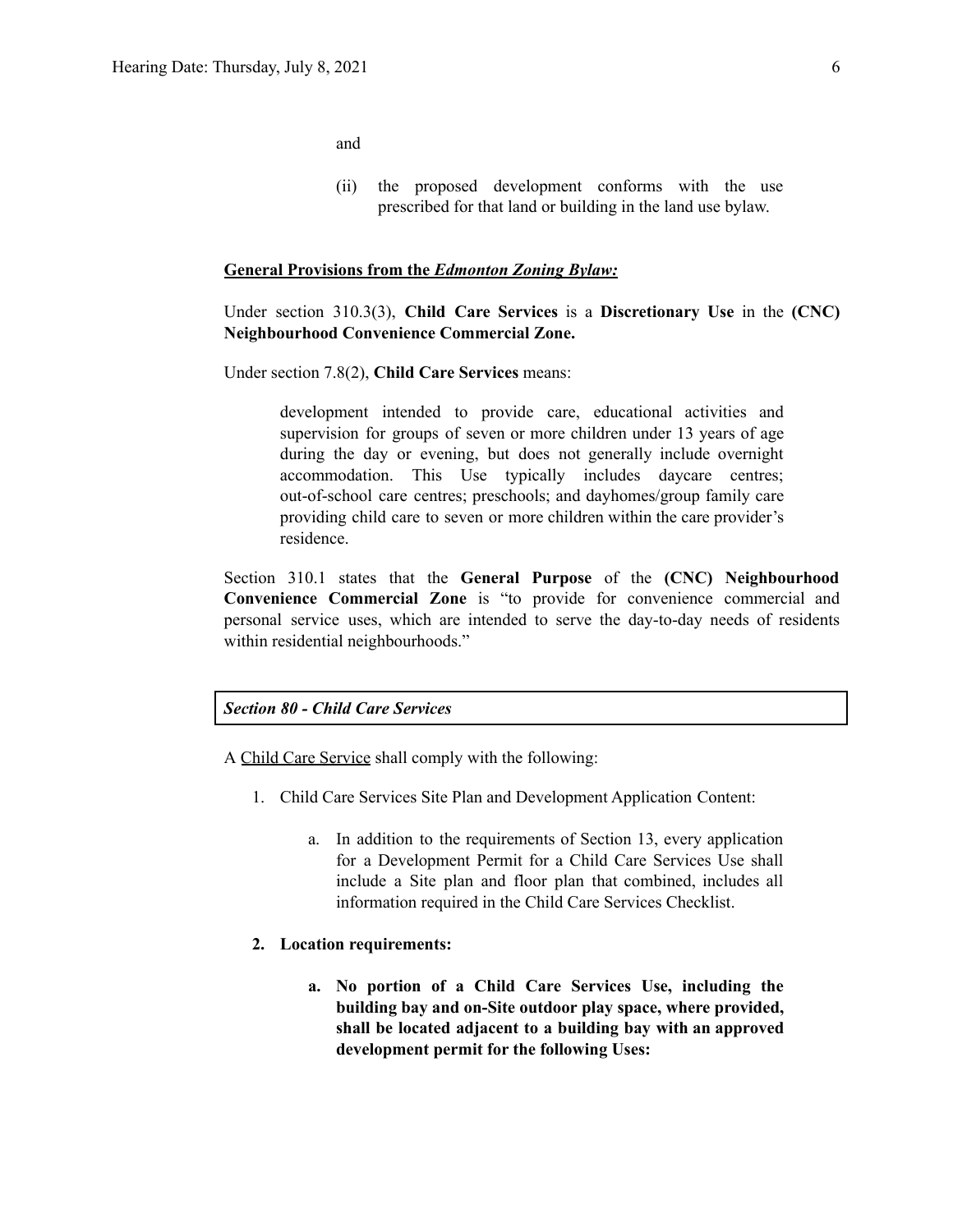- i. Automotive and Equipment Repair Shops
- ii. Fleet Services
- iii. Funeral, Cremation and Internment Services
- iv. General Industrial Uses

#### **v. Rapid Drive-through Vehicle Services**, or

- vi. Vehicle and Equipment Sales/Rentals.
- b. No portion of a Child Care Services Use, including the building, building bay or on-Site outdoor play space, where provided, shall be located on a Site or adjacent to a Site with an approved development permit for the following Uses:
	- i. Land Treatment
	- ii. Major Impact Utility Services, or
	- iii. Minor Impact Utility Services.
- **c. No portion of a Child Care Services Use, including the building, building bay and on-Site outdoor play space, where provided, shall be located within 50 m of a Major Service Station, a Minor Service Station or a Gas Bar. This distance shall be measured from the closest pump island, fill pipes, vent pipes, or service station or gas bar building, to the Child Care Services Use.**
- **d. Where Site conditions exist which may negatively impact the Child Care Services Use, including but not limited to trash collection areas, large parking lots, loading docks, rail lines, or arterial public roadways, the applicant shall design the building, entrances, playspaces, landscaping, and Fencing, or similar, to mitigate these conditions to the satisfaction of the Development Officer.**
- e. Where Child Care Services is proposed on a Site zoned (IB) Business Industrial Zone, (IL) Light Industrial Zone, or (EIB) Ellerslie Business Industrial Zone, it shall only be allowed if the Site development forms part of an office park development or commercial strip mall.
- 3. Playspace requirements
	- a. Where outdoor play space is provided at ground level it shall be allowed in any Yard. It shall be Fenced on all sides and all gates shall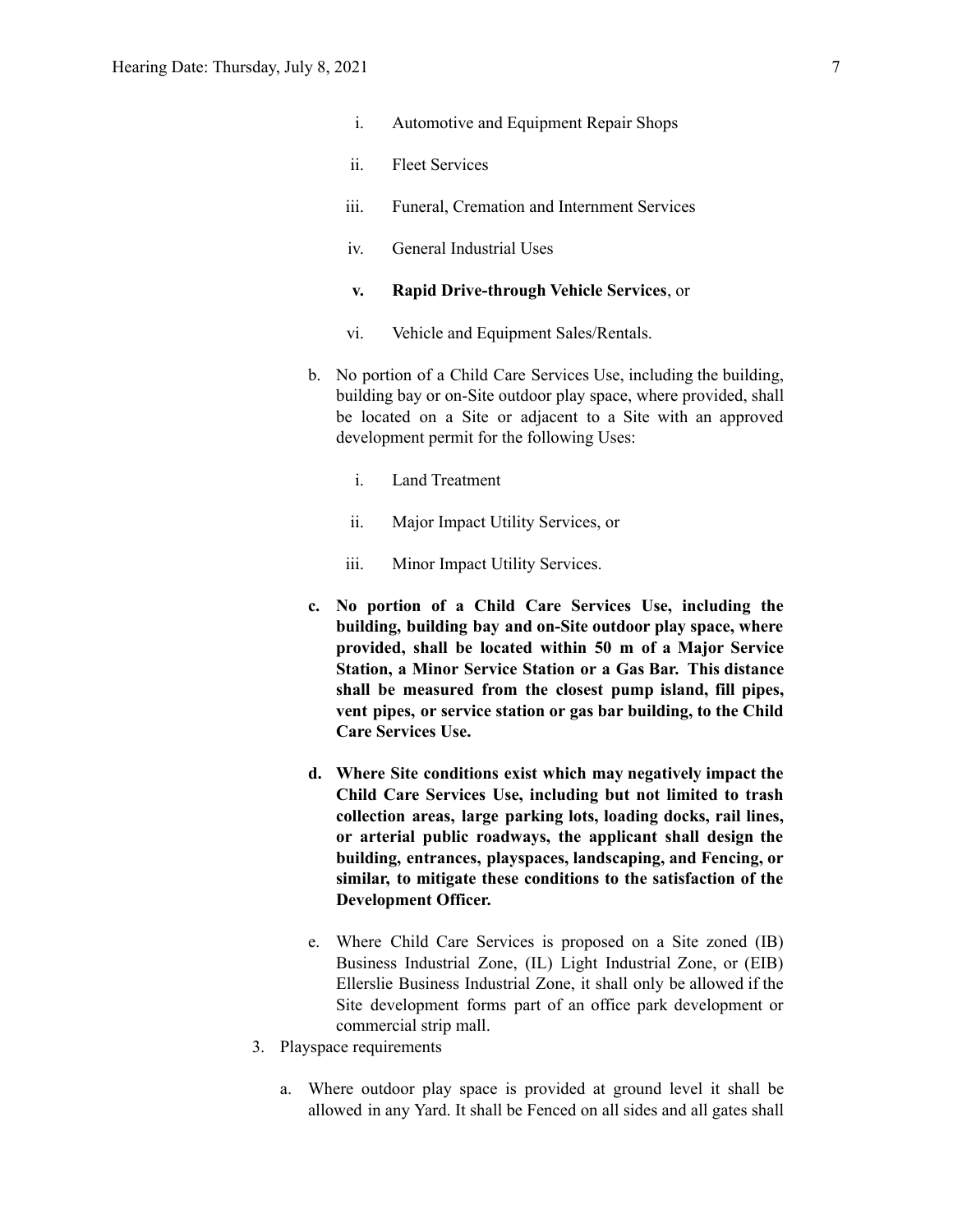be self-latching. Fencing shall not be required where outdoor play space is proposed to share existing play equipment on Sites zoned (US) Urban Services Zone or (AP) Public Parks Zone, or if an exemption is permitted by the Government of Alberta.

- b. Where outdoor play space is provided above the first level such as on a Rooftop Terrace, balcony, or similar, the following regulations shall apply:
	- i. Perimeter guard rails, or parapet walls, or a combination thereof that is at least 1.83 m in Height and provides a secure perimeter shall be installed and shall be consistent with the architectural materials and style of the building.
	- ii. Mechanical equipment and exhaust systems shall be designed to be integrated into the play space so the Development Officer is satisfied that it does not create adverse effects related to noise, fumes or safety, or shall be located a minimum of 2 m outside of the perimeter of the outdoor play space.
- 4. Development in Residential Zones
	- a. Where a Child Care Services Use is proposed in a building with a valid development permit for Multi-unit Housing or Row Housing, the Child Care Services shall not be part of a Dwelling.
	- b. Where a Child Care Services Use is proposed as part of a Dwelling, or is proposed in a converted Single Detached Housing, the Use shall only be located:
		- i. on a Corner Lot; or
		- ii. on a Site Abutting a Site that is actively used for a Community, Educational, Recreational and Cultural Service Use Class; or
		- iii. Abutting a Site with zoning that lists Multi-unit Housing, General Retail Stores or Convenience Retail Stores as a permitted Use.
	- c. A converted Dwelling shall not change the principal character or external appearance of the Dwelling in which it is located.
	- d. If a new building is constructed for a Child Care Services Use, it shall retain the external appearance of a residential Dwelling, unless it is built as part of a development where the primary use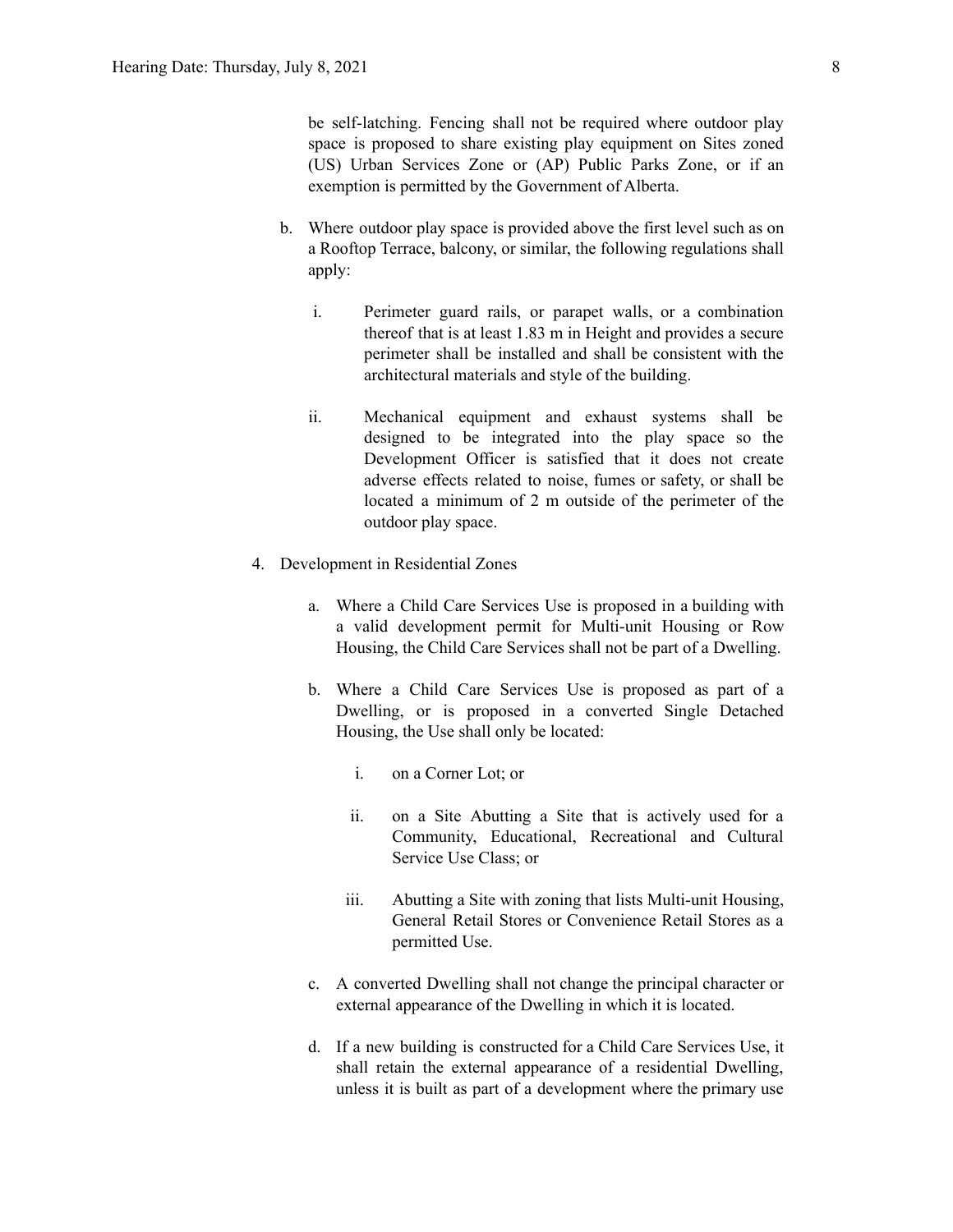is a Religious Assembly Use.

- 5. Sign Requirements
	- a. Signs shall conform to the regulations found in the Sign Schedule for the underlying zone.

#### **Development Officer's Determination**

**1. Section 80(2)(a)(v) No portion of a Child Care Services Use, including the building bay and on-Site outdoor play space, where provided, shall be located adjacent to a building bay with an approved development permit for Rapid Drive-through Vehicle Services.**

**Proposed: The Child Care Service and outdoor play space is directly abutting a Rapid Drive-through Vehicle Services Use, contrary to Section 80(2)(a)(v).**

**2. Section 80(2)(c). No portion of a Child Care Services Use, including the building, building bay and on-Site outdoor play space, where provided, shall be located within 50 m of a Major Service Station, a Minor Service Station or a Gas Bar. This distance shall be measured from the closest pump island, fill pipes, vent pipes, or service station or gas bar building, to the Child Care Services Use.**

**Proposed: Child Care Service is within 50m of the closest gas bar building, the Gas Bar is located on the same Site, contrary to Section 80(2)(c). Proposed:38.9m Deficient by: 11.1m**

**3. Section 80(2)(d). Where Site conditions exist which may negatively impact the Child Care Services Use, including but not limited to trash collection areas, large parking lots, loading docks, rail lines, or arterial public roadways, the applicant shall design the building, entrances, playspaces, landscaping, and Fencing, or similar, to mitigate these conditions to the satisfaction of the Development Officer.**

**Proposed: In the opinion of the Development Officer, the location of the existing Rapid Drive-through Service with 9 service bays. and the queuing aisle directly adjacent to the Child Care Service, would**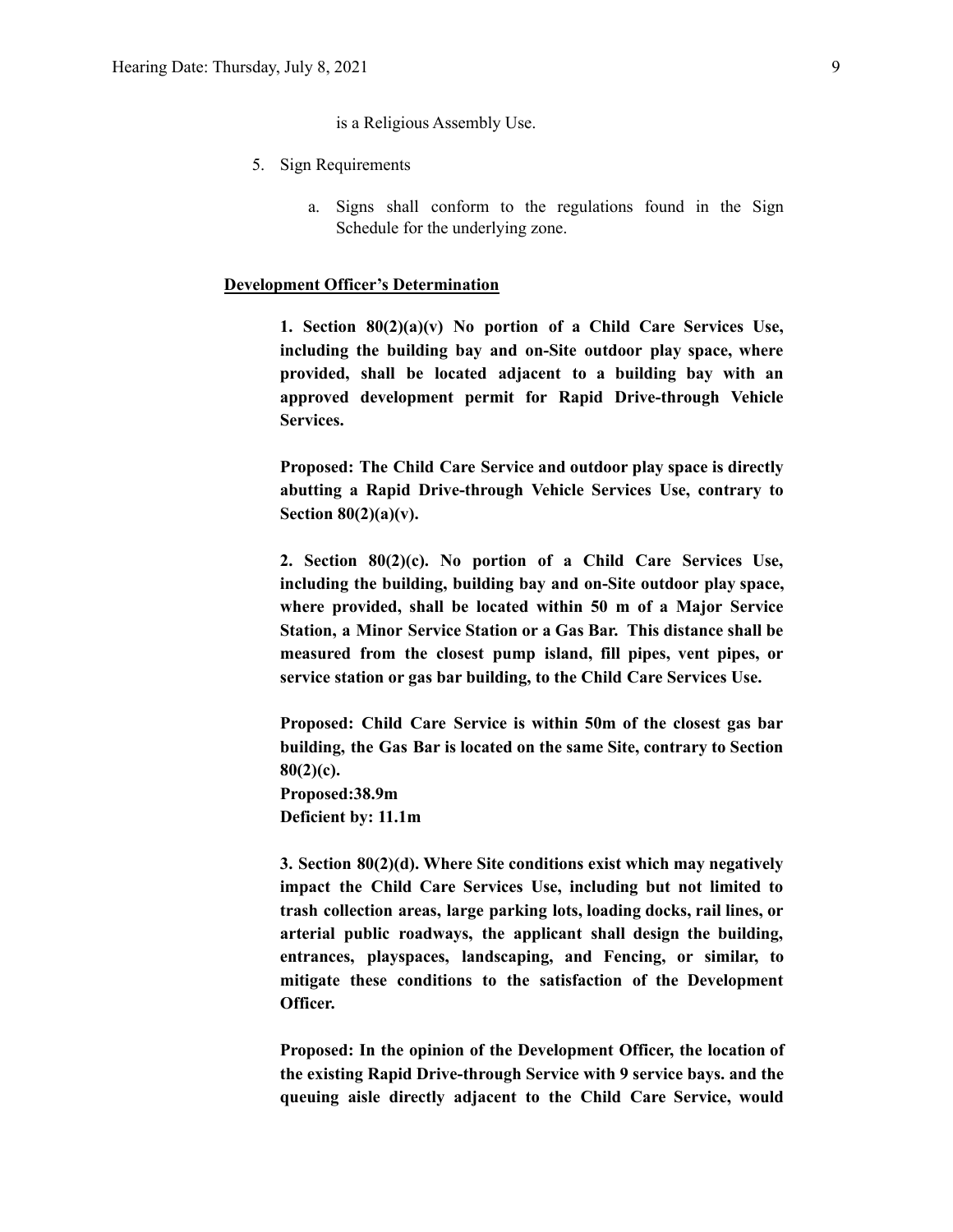**compound and create a dangerous and negative impact on the Child Care Service, contrary to Section 80(20)(d).**

[unedited]

*Previous Subdivision and Development Appeal Board Decisions*

| <b>Application Number</b> | <b>Description</b>                                                                                                                                                                                                                      | <b>Decision</b>                                                                                                                                   |
|---------------------------|-----------------------------------------------------------------------------------------------------------------------------------------------------------------------------------------------------------------------------------------|---------------------------------------------------------------------------------------------------------------------------------------------------|
| SDAB-D-19-177             | To change the Use from a<br>General Retail Store to a<br>Child.<br>Care<br><b>Service</b><br>(Maximum 42 children) and<br>to construct interior and<br>exterior alterations (amend<br>landscaping, new outdoor<br>play space)           | October 31, 2019; The appeal<br>is DENIED and the decision<br>of the Development Authority<br>CONFIRMED.<br>The<br>is<br>development is REFUSED.  |
| SDAB-D-18-020             | Change the<br>Use<br>from<br>General Retail Stores to<br>Child Care Services and to<br>interior<br>construct<br>and<br>alterations<br>exterior<br>(construct outdoor<br>playspace,<br>amend<br>Landscaping)<br>(maximum<br>62 children) | February 22, 2018; The appeal<br>is DENIED and the decision<br>of the Development Authority<br>CONFIRMED.<br>The<br>is<br>development is REFUSED. |
| SDAB-D-17-044             | the<br>from<br>Change<br>Use<br>General Retail Stores to<br><b>Child Care Services</b><br>and to construct interior and<br>alterations<br>(110)<br>exterior<br>children)                                                                | March 16, 2017; The appeal is<br>DENIED and the decision of<br>the Development Authority is<br>CONFIRMED.<br>The<br>development is REFUSED.       |

### Notice to Applicant/Appellant

Provincial legislation requires that the Subdivision and Development Appeal Board issue its official decision in writing within fifteen days of the conclusion of the hearing.

 $\mathcal{L}_\text{max} = \frac{1}{2} \sum_{i=1}^n \mathcal{L}_\text{max} = \frac{1}{2} \sum_{i=1}^n \mathcal{L}_\text{max} = \frac{1}{2} \sum_{i=1}^n \mathcal{L}_\text{max} = \frac{1}{2} \sum_{i=1}^n \mathcal{L}_\text{max} = \frac{1}{2} \sum_{i=1}^n \mathcal{L}_\text{max} = \frac{1}{2} \sum_{i=1}^n \mathcal{L}_\text{max} = \frac{1}{2} \sum_{i=1}^n \mathcal{L}_\text{max} = \frac{1}{2} \sum_{i=$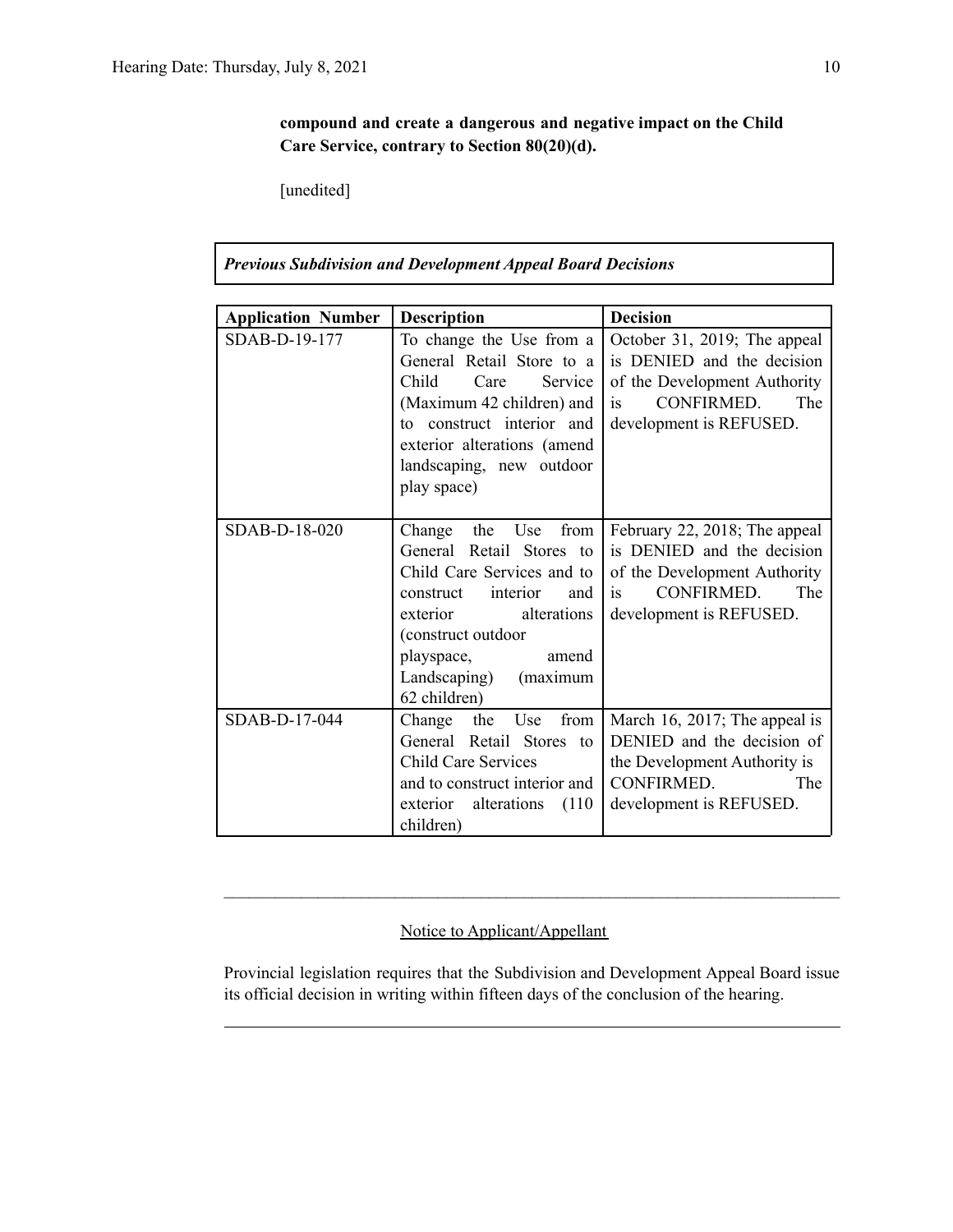|                                                                                                                                                                                                                                                                                                                                                                                                                                        |                                                                                                                                                                                                                                                                                                                                                                                                                  |                                                         | Project Number: 394044559-002<br>Application Date:<br>APR 30, 2021 |  |  |  |
|----------------------------------------------------------------------------------------------------------------------------------------------------------------------------------------------------------------------------------------------------------------------------------------------------------------------------------------------------------------------------------------------------------------------------------------|------------------------------------------------------------------------------------------------------------------------------------------------------------------------------------------------------------------------------------------------------------------------------------------------------------------------------------------------------------------------------------------------------------------|---------------------------------------------------------|--------------------------------------------------------------------|--|--|--|
| <b>Edmonton</b>                                                                                                                                                                                                                                                                                                                                                                                                                        | <b>Application for</b>                                                                                                                                                                                                                                                                                                                                                                                           | Printed:<br>May 28, 2021 at 11:15 AM<br>1 of 2<br>Page: |                                                                    |  |  |  |
| <b>Major Development Permit</b>                                                                                                                                                                                                                                                                                                                                                                                                        |                                                                                                                                                                                                                                                                                                                                                                                                                  |                                                         |                                                                    |  |  |  |
|                                                                                                                                                                                                                                                                                                                                                                                                                                        | This document is a Development Permit Decision for the development application described below.                                                                                                                                                                                                                                                                                                                  |                                                         |                                                                    |  |  |  |
| <b>Applicant</b>                                                                                                                                                                                                                                                                                                                                                                                                                       | Property Address(es) and Legal Description(s)                                                                                                                                                                                                                                                                                                                                                                    |                                                         |                                                                    |  |  |  |
|                                                                                                                                                                                                                                                                                                                                                                                                                                        | 5010 - 162 AVENUE NW<br>Plan 1523990 Unit 2                                                                                                                                                                                                                                                                                                                                                                      |                                                         |                                                                    |  |  |  |
|                                                                                                                                                                                                                                                                                                                                                                                                                                        | Specific Address(es)                                                                                                                                                                                                                                                                                                                                                                                             |                                                         |                                                                    |  |  |  |
|                                                                                                                                                                                                                                                                                                                                                                                                                                        | Entryway: 5006 - 162 AVENUE NW                                                                                                                                                                                                                                                                                                                                                                                   |                                                         |                                                                    |  |  |  |
|                                                                                                                                                                                                                                                                                                                                                                                                                                        |                                                                                                                                                                                                                                                                                                                                                                                                                  | Entryway: 5008 - 162 AVENUE NW                          |                                                                    |  |  |  |
|                                                                                                                                                                                                                                                                                                                                                                                                                                        |                                                                                                                                                                                                                                                                                                                                                                                                                  | Building: 5006 - 162 AVENUE NW                          |                                                                    |  |  |  |
| <b>Scope of Application</b>                                                                                                                                                                                                                                                                                                                                                                                                            |                                                                                                                                                                                                                                                                                                                                                                                                                  |                                                         |                                                                    |  |  |  |
|                                                                                                                                                                                                                                                                                                                                                                                                                                        | To change the Use from a General Retail Store to a Child Care Services Use for 42 Children and to construct interior and exterior<br>alterations (new wooden fence separating car wash queuing lane).                                                                                                                                                                                                            |                                                         |                                                                    |  |  |  |
| <b>Permit Details</b>                                                                                                                                                                                                                                                                                                                                                                                                                  |                                                                                                                                                                                                                                                                                                                                                                                                                  |                                                         |                                                                    |  |  |  |
| <b>Class of Permit</b>                                                                                                                                                                                                                                                                                                                                                                                                                 |                                                                                                                                                                                                                                                                                                                                                                                                                  | Contact Person:                                         |                                                                    |  |  |  |
| Gross Floor Area (sq.m.):                                                                                                                                                                                                                                                                                                                                                                                                              |                                                                                                                                                                                                                                                                                                                                                                                                                  | Lot Grading Needed?: N                                  |                                                                    |  |  |  |
| New Sewer Service Required:                                                                                                                                                                                                                                                                                                                                                                                                            |                                                                                                                                                                                                                                                                                                                                                                                                                  | NumberOfMainFloorDwellings:                             |                                                                    |  |  |  |
| Site Area (sq. m.):                                                                                                                                                                                                                                                                                                                                                                                                                    |                                                                                                                                                                                                                                                                                                                                                                                                                  | Stat. Plan Overlay/Annex Area: (none)                   |                                                                    |  |  |  |
| Refused                                                                                                                                                                                                                                                                                                                                                                                                                                | <b>Development Application Decision</b>                                                                                                                                                                                                                                                                                                                                                                          |                                                         |                                                                    |  |  |  |
|                                                                                                                                                                                                                                                                                                                                                                                                                                        | Issue Date: May 25, 2021 Development Authority: CHOW, STEPHEN                                                                                                                                                                                                                                                                                                                                                    |                                                         |                                                                    |  |  |  |
| <b>Reason for Refusal</b>                                                                                                                                                                                                                                                                                                                                                                                                              |                                                                                                                                                                                                                                                                                                                                                                                                                  |                                                         |                                                                    |  |  |  |
| Services.                                                                                                                                                                                                                                                                                                                                                                                                                              | 1. Section 80(2)(a)(v) No portion of a Child Care Services Use, including the building bay and on-Site outdoor play space, where<br>provided, shall be located adjacent to a building bay with an approved development permit for Rapid Drive-through Vehicle                                                                                                                                                    |                                                         |                                                                    |  |  |  |
|                                                                                                                                                                                                                                                                                                                                                                                                                                        | Proposed: The Child Care Service and outdoor play space is directly abutting a Rapid Drive-through Vehicle Services Use, contrary<br>to Section $80(2)(a)(v)$ .                                                                                                                                                                                                                                                  |                                                         |                                                                    |  |  |  |
| Use.                                                                                                                                                                                                                                                                                                                                                                                                                                   | 2. Section 80(2)(c). No portion of a Child Care Services Use, including the building, building bay and on-Site outdoor play space,<br>where provided, shall be located within 50 m of a Major Service Station, a Minor Service Station or a Gas Bar. This distance shall<br>be measured from the closest pump island, fill pipes, vent pipes, or service station or gas bar building, to the Child Care Services |                                                         |                                                                    |  |  |  |
| Proposed: Child Care Service is within 50m of the closest gas bar building, the Gas Bar is located on the same Site, contrary to<br>Section 80(2)(c).<br>Proposed:38.9m<br>Deficient by: 11.1m                                                                                                                                                                                                                                         |                                                                                                                                                                                                                                                                                                                                                                                                                  |                                                         |                                                                    |  |  |  |
| 3. Section 80(2)(d). Where Site conditions exist which may negatively impact the Child Care Services Use, including but not<br>limited to trash collection areas, large parking lots, loading docks, rail lines, or arterial public roadways, the applicant shall design<br>the building, entrances, playspaces, landscaping, and Fencing, or similar, to mitigate these conditions to the satisfaction of the<br>Development Officer. |                                                                                                                                                                                                                                                                                                                                                                                                                  |                                                         |                                                                    |  |  |  |
| Proposed: In the opinion of the Development Officer, the location of the existing Rapid Drive-through Service with 9 service bays.<br>and the queuing aisle directly adjacent to the Child Care Service, would compound and create a dangerous and negative impact on<br>the Child Care Service, contrary to Section 80(20)(d).                                                                                                        |                                                                                                                                                                                                                                                                                                                                                                                                                  |                                                         |                                                                    |  |  |  |
|                                                                                                                                                                                                                                                                                                                                                                                                                                        | <b>THIS IS NOT A PERMIT</b>                                                                                                                                                                                                                                                                                                                                                                                      |                                                         |                                                                    |  |  |  |
|                                                                                                                                                                                                                                                                                                                                                                                                                                        |                                                                                                                                                                                                                                                                                                                                                                                                                  |                                                         |                                                                    |  |  |  |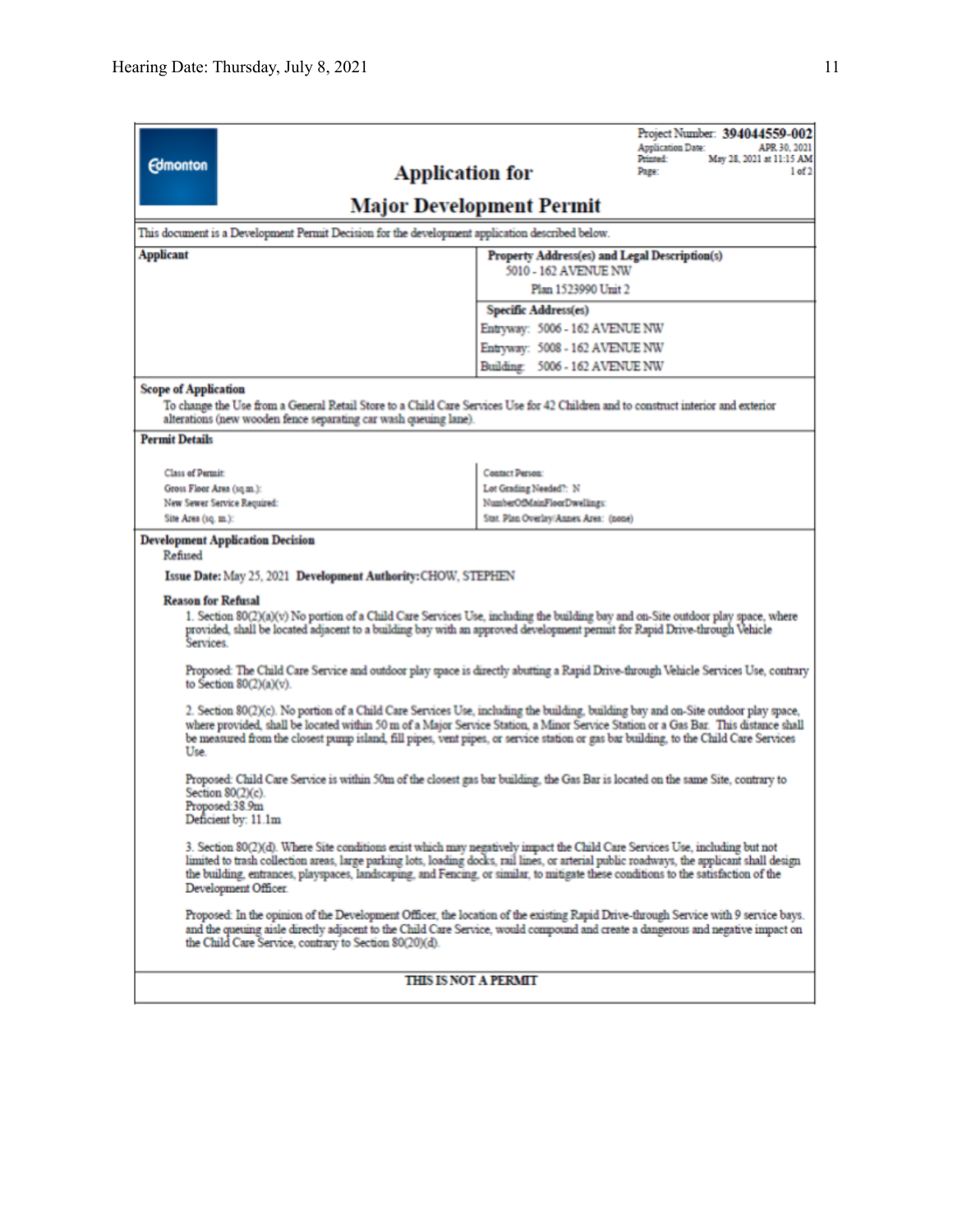| <b>Edmonton</b>                                                                                                     |                                 | <b>Application for</b> |                 | Project Number: 394044559-002<br><b>Application Date:</b><br>APR 30, 2021<br>Printed:<br>May 28, 2021 at 11:15 AM<br>Page:<br>2 <sub>0</sub> f <sub>2</sub> |  |
|---------------------------------------------------------------------------------------------------------------------|---------------------------------|------------------------|-----------------|-------------------------------------------------------------------------------------------------------------------------------------------------------------|--|
| <b>Rights of Appeal</b>                                                                                             | <b>Major Development Permit</b> |                        |                 |                                                                                                                                                             |  |
| which the decision is made as outlined in Chapter M-26,<br>Section 683 through 689 of the Municipal Government Act. |                                 |                        |                 | The Applicant has the right of appeal to the Subdivision and Development Appeal Board (SDAB) within 21 days after the date on                               |  |
| Fees                                                                                                                |                                 |                        |                 |                                                                                                                                                             |  |
|                                                                                                                     | <b>Fee Amount</b>               | <b>Amount Paid</b>     | Receipt#        | <b>Date Paid</b>                                                                                                                                            |  |
| Major Dev. Application Fee<br><b>Total GST Amount:</b>                                                              | \$375.00<br>\$0.00              | \$375.00               | 098579206066001 | May 12, 2021                                                                                                                                                |  |
| <b>Totals for Permit:</b>                                                                                           | \$375.00                        | \$375.00               |                 |                                                                                                                                                             |  |
|                                                                                                                     |                                 |                        |                 |                                                                                                                                                             |  |
|                                                                                                                     |                                 |                        |                 |                                                                                                                                                             |  |
|                                                                                                                     |                                 |                        |                 |                                                                                                                                                             |  |
|                                                                                                                     |                                 |                        |                 |                                                                                                                                                             |  |
|                                                                                                                     |                                 |                        |                 |                                                                                                                                                             |  |
|                                                                                                                     |                                 |                        |                 |                                                                                                                                                             |  |
|                                                                                                                     |                                 |                        |                 |                                                                                                                                                             |  |
|                                                                                                                     |                                 |                        |                 |                                                                                                                                                             |  |
|                                                                                                                     |                                 |                        |                 |                                                                                                                                                             |  |
|                                                                                                                     |                                 |                        |                 |                                                                                                                                                             |  |
|                                                                                                                     |                                 |                        |                 |                                                                                                                                                             |  |
|                                                                                                                     |                                 |                        |                 |                                                                                                                                                             |  |
|                                                                                                                     |                                 |                        |                 |                                                                                                                                                             |  |
|                                                                                                                     |                                 |                        |                 |                                                                                                                                                             |  |
|                                                                                                                     |                                 |                        |                 |                                                                                                                                                             |  |
|                                                                                                                     |                                 |                        |                 |                                                                                                                                                             |  |
|                                                                                                                     |                                 |                        |                 |                                                                                                                                                             |  |
|                                                                                                                     |                                 |                        |                 |                                                                                                                                                             |  |
| THIS IS NOT A PERMIT                                                                                                |                                 |                        |                 |                                                                                                                                                             |  |
|                                                                                                                     |                                 |                        |                 |                                                                                                                                                             |  |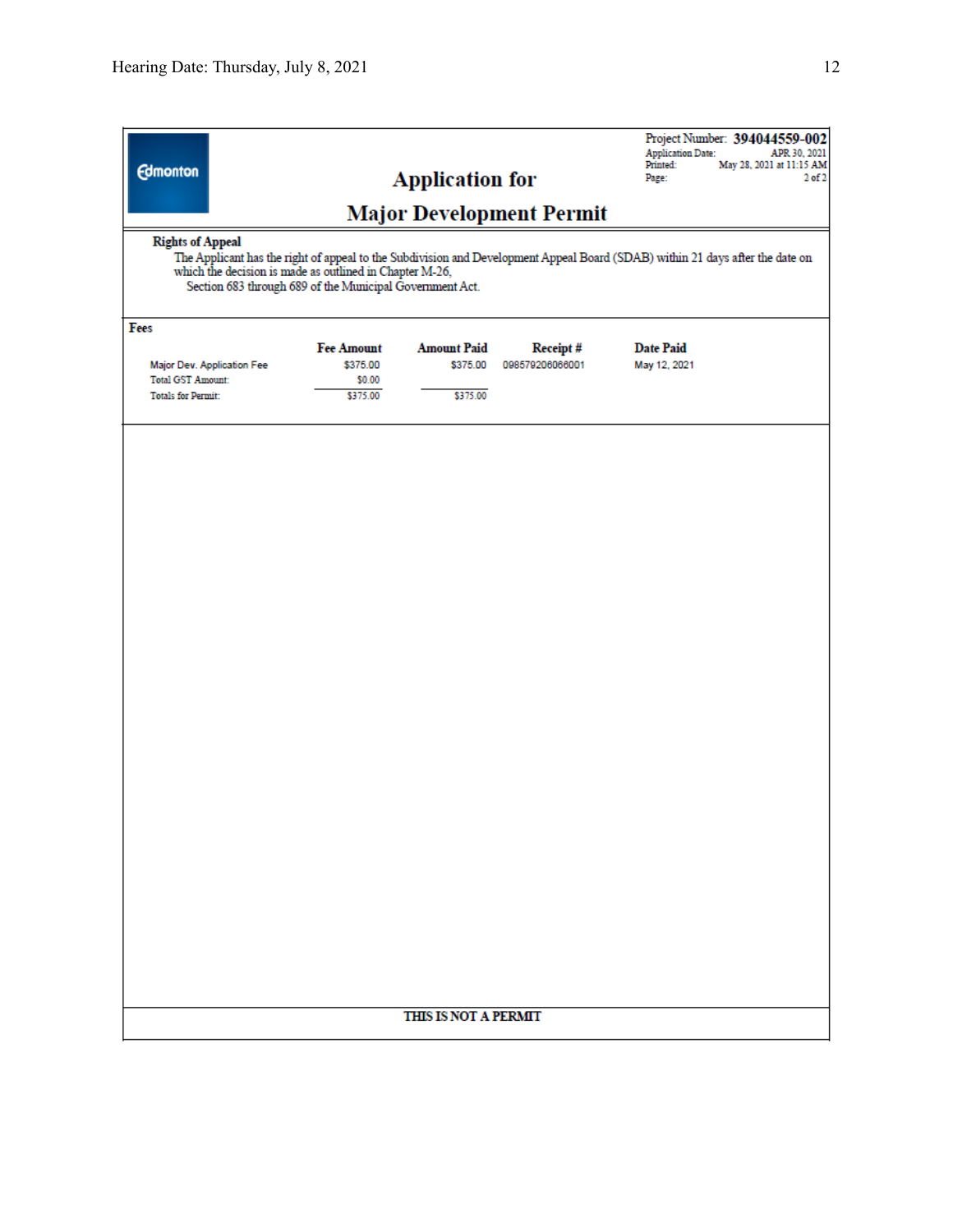

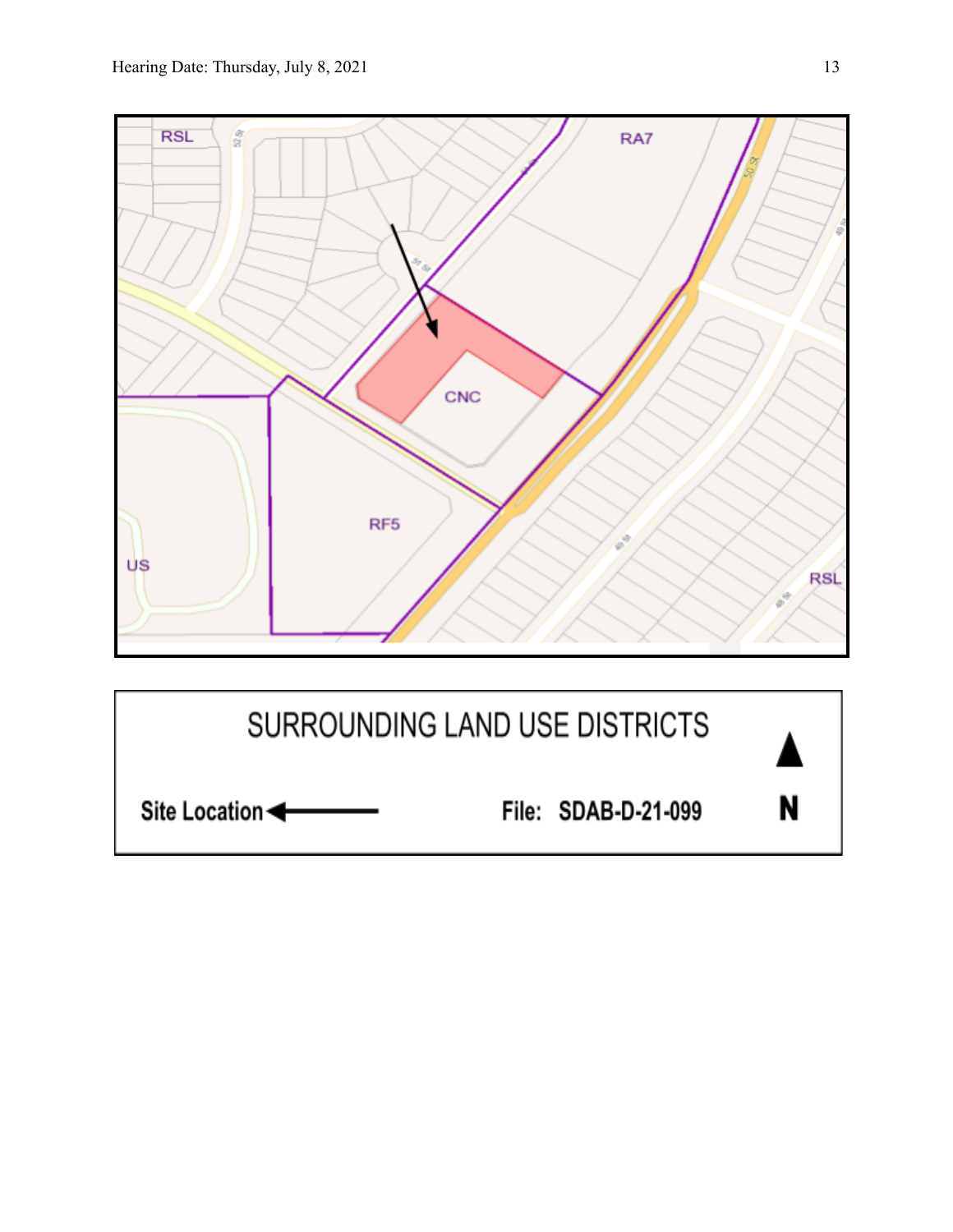## ITEM II: 11:00 A.M. FILE: SDAB-D-21-106

| AN APPEAL FROM THE DECISION OF THE DEVELOPMENT OFFICER |                                                                                                                                  |  |  |
|--------------------------------------------------------|----------------------------------------------------------------------------------------------------------------------------------|--|--|
| <b>APPELLANT:</b>                                      |                                                                                                                                  |  |  |
| <b>APPLICATION NO.:</b>                                | 390311536-002                                                                                                                    |  |  |
| <b>APPLICATION TO:</b>                                 | Change the Use from a General Retail Store to Child Care<br>Services and construct interior alterations (maximum 45<br>children) |  |  |
| <b>DECISION OF THE</b><br>DEVELOPMENT AUTHORITY:       | Approved with Conditions                                                                                                         |  |  |
| <b>DECISION DATE:</b>                                  | May 14, 2021                                                                                                                     |  |  |
| <b>DATE OF APPEAL:</b>                                 | June 10, 2021                                                                                                                    |  |  |
| <b>NOTIFICATION PERIOD:</b>                            | May 20, 2021 through June 10, 2021                                                                                               |  |  |
| <b>RESPONDENT:</b>                                     |                                                                                                                                  |  |  |
| MUNICIPAL DESCRIPTION<br>OF SUBJECT PROPERTY:          | 11460 - 112 Avenue NW                                                                                                            |  |  |
| <b>LEGAL DESCRIPTION:</b>                              | Plan 5632HW Blk 15B Lot A                                                                                                        |  |  |
| ZONE:                                                  | (CNC) Neighbourhood Convenience Commercial Zone                                                                                  |  |  |
| <b>OVERLAY:</b>                                        | N/A                                                                                                                              |  |  |
| <b>STATUTORY PLAN:</b>                                 | N/A                                                                                                                              |  |  |
|                                                        |                                                                                                                                  |  |  |

## *Grounds for Appeal*

The Appellant provided the following reasons for appealing the decision of the Development Authority: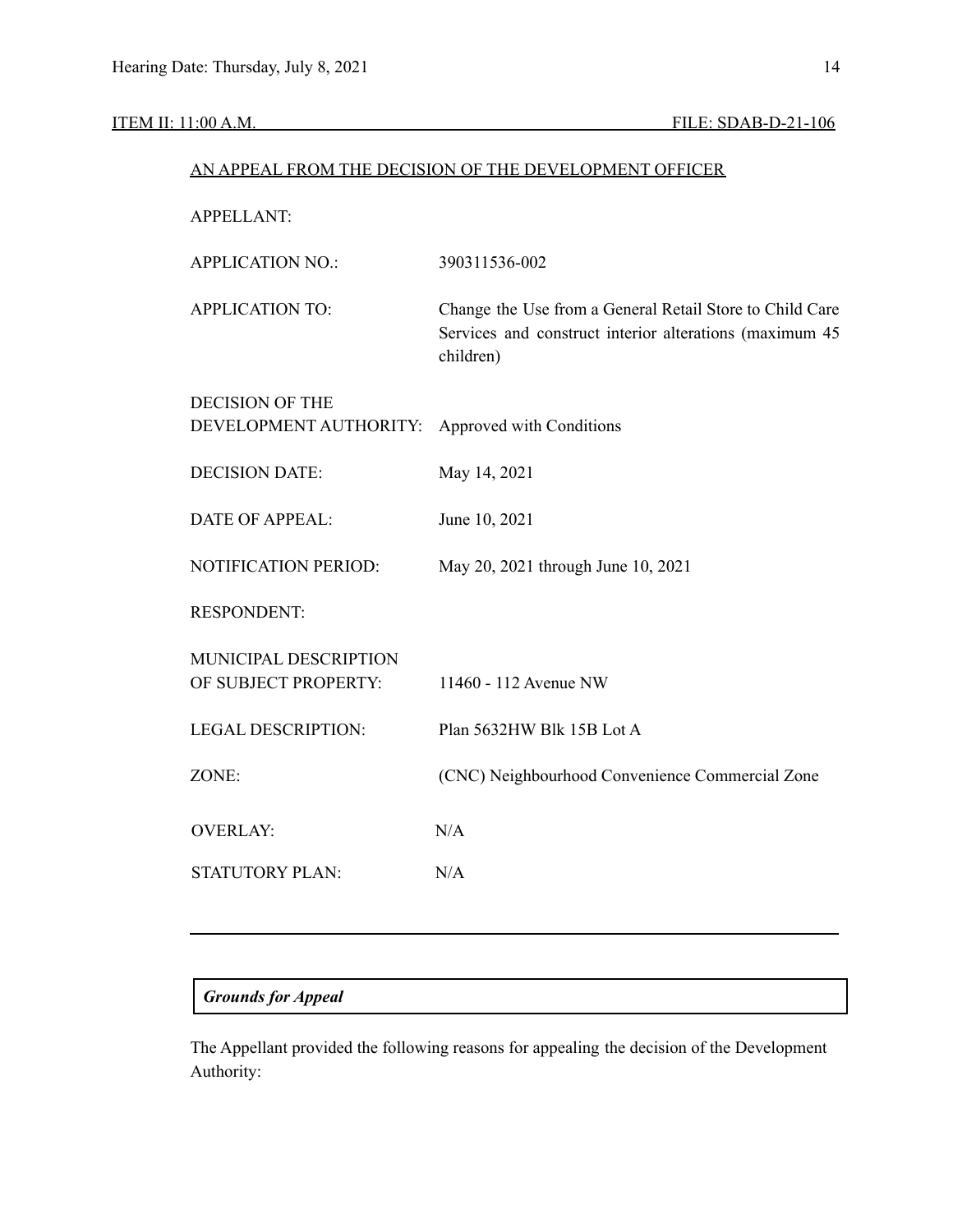Due to traffic congestion and more individuals being present around the neighbourhood, the proposed Child Care Services would cause things to become too crowded within our 3 block radius especially during the Monday to Friday workdays. Our neighbourhood already has a lot of activity due to the busy roadways near us(111th ave., 114th str., Kingsway 118 ave..) and foot traffic to the Super Store Shopping complex and Kingsway Mall.

Street parking on 112 ave, and 114 str. in front of the proposed development site is currently a problem for residents in this area. The condo complex[DC2(615)] use street parking all day/night. Building  $\omega$ 11468-112 ave. is a 4 plex which also needs to access street parking daily. Residential parking in front of homes in the area is constantly being used when the 3 existing businesses (Bankok Restaurant, Hair Salon & La Tienda De Pacito store) are open.

A Child Care Services with a maximum 45 children has the potential to bring a constant high volume of road and foot traffic to this small residential area.

In addition, the activity that can be expected from the clientele from other new businesses that set up in the approved convenience Commercial Zone for Lot A. Block 15B, Plan 5632HW will be significant.

The neighbourhood is not designed to accommodate high-density traffic demands therefore we should expect a limited type of commercial zone businesses to be approved for Lot A development.

For the safety and preservation of our residential neighbourhood the Child Care Services is not a compatible business for this area.

2 Additional Residents included in this appeal are:

O. & S. Mezzon and D. Strasdin

#### *General Matters*

#### **Appeal Information:**

The *Municipal Government Act*, RSA 2000, c M-26 states the following:

#### **Grounds for Appeal**

**685(1)** If a development authority

- (a) fails or refuses to issue a development permit to a person,
- (b) issues a development permit subject to conditions, or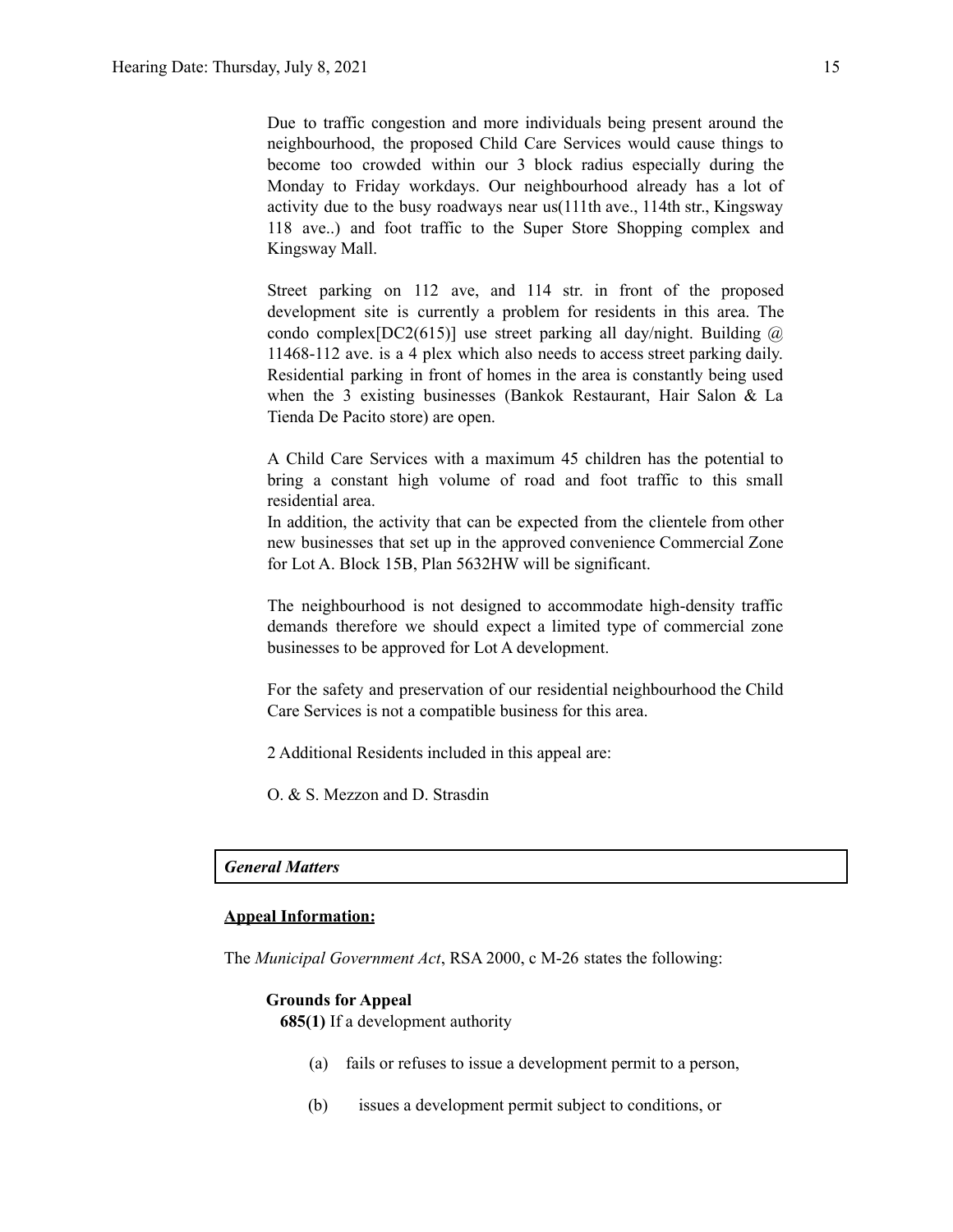(c) issues an order under section 645,

the person applying for the permit or affected by the order under section 645 may appeal to the subdivision and development appeal board.

**(2)** In addition to an applicant under subsection (1), any person affected by an order, decision or development permit made or issued by a development authority may appeal to the subdivision and development appeal board.

#### **Appeals**

**686(1)** A development appeal to a subdivision and development appeal board is commenced by filing a notice of the appeal, containing reasons, with the board,

- (a) in the case of an appeal made by a person referred to in section 685(1)
	- (i) with respect to an application for a development permit,
		- (A) within 21 days after the date on which the written decision is given under section 642, or
		- (B) if no decision is made with respect to the application within the 40-day period, or within any extension of that period under section 684, within 21 days after the date the period or extension expires,
		- or
	- (ii) with respect to an order under section 645, within 21 days after the date on which the order is made, or
- (b) in the case of an appeal made by a person referred to in section 685(2), within 21 days after the date on which the notice of the issuance of the permit was given in accordance with the land use bylaw.

#### **Hearing and Decision**

**687(3)** In determining an appeal, the subdivision and development appeal board

…

(a.1) must comply with the land use policies;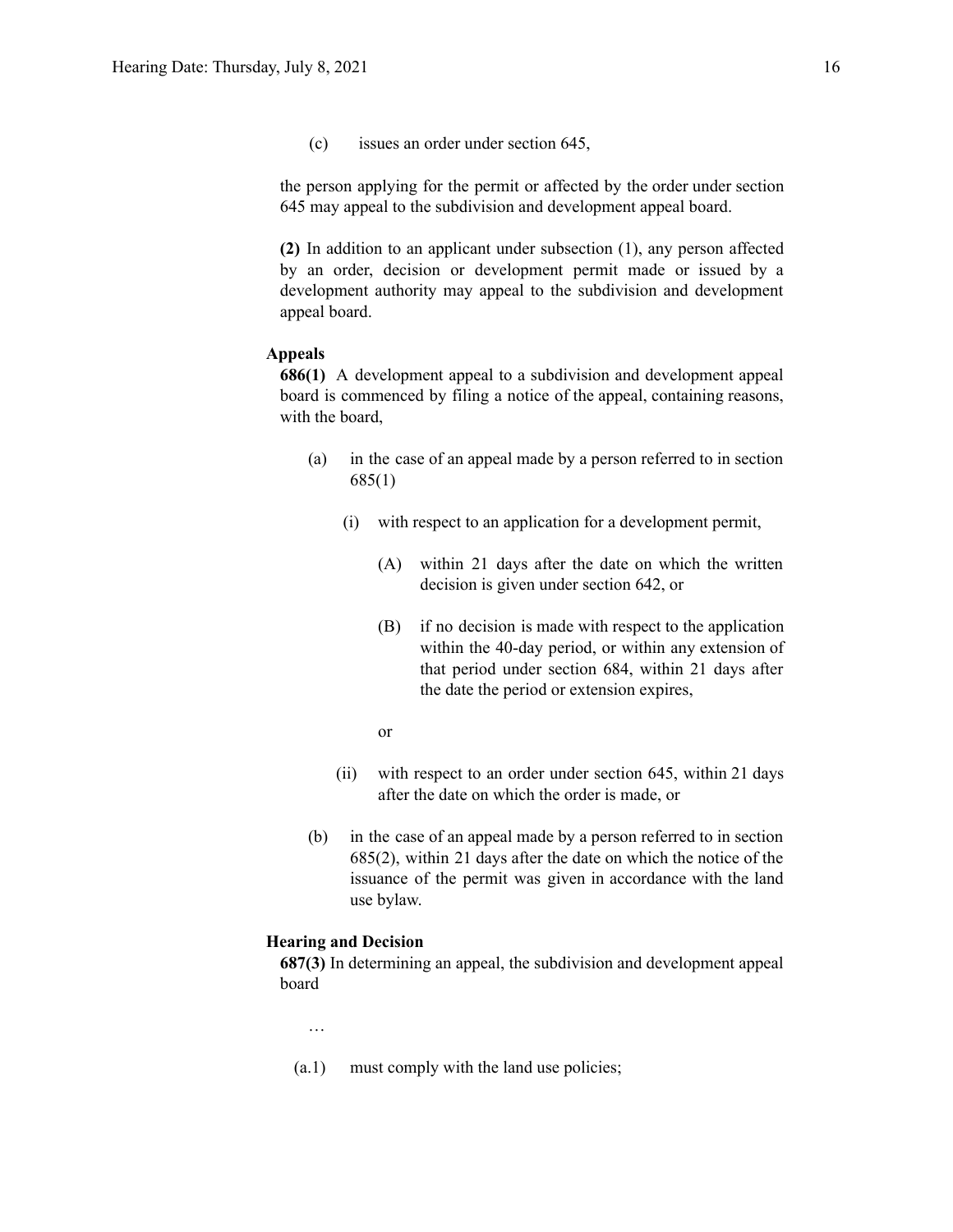- (a.2) subject to section 638, must comply with any applicable statutory plans;
- (a.3) subject to clause (d), must comply with any land use bylaw in effect;
- (a.4) must comply with the applicable requirements of the regulations under the *Gaming, Liquor and Cannabis Act* respecting the location of premises described in a cannabis licence and distances between those premises and other premises;
	- …
	- (c) may confirm, revoke or vary the order, decision or development permit or any condition attached to any of them or make or substitute an order, decision or permit of its own;
	- (d) may make an order or decision or issue or confirm the issue of a development permit even though the proposed development does not comply with the land use bylaw if, in its opinion,
		- (i) the proposed development would not
			- (A) unduly interfere with the amenities of the neighbourhood, or
			- (B) materially interfere with or affect the use, enjoyment or value of neighbouring parcels of land,
		- and
		- (ii) the proposed development conforms with the use prescribed for that land or building in the land use bylaw.

#### **General Provisions from the** *Edmonton Zoning Bylaw:*

Under section 310.3(3), **Child Care Services** is a **Discretionary Use** in the **(CNC) Neighbourhood Convenience Commercial Zone.**

Under section 7.8(2), **Child Care Services** means:

development intended to provide care, educational activities and supervision for groups of seven or more children under 13 years of age during the day or evening, but does not generally include overnight accommodation. This Use typically includes daycare centres; out-of-school care centres; preschools; and dayhomes/group family care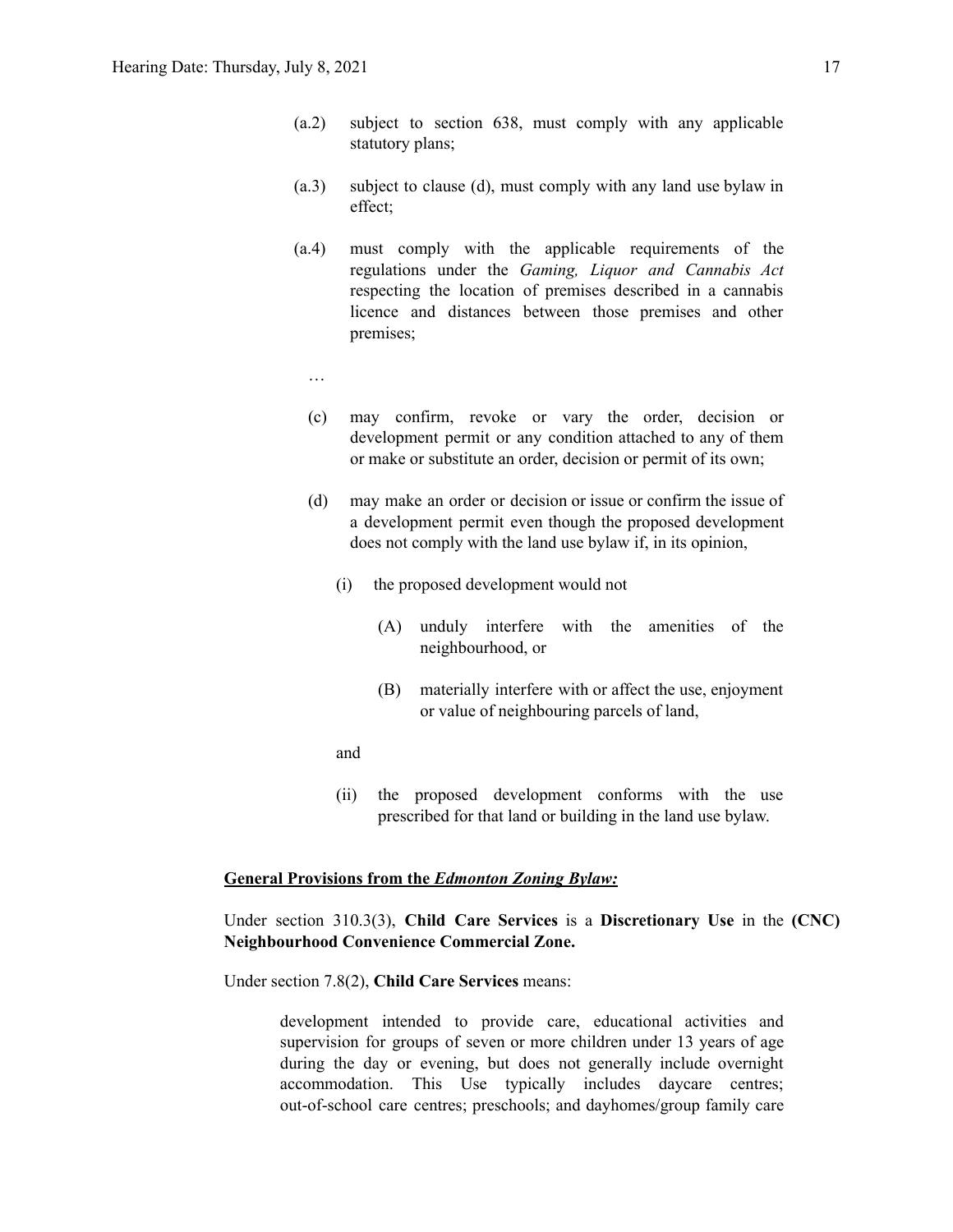providing child care to seven or more children within the care provider's residence.

Section 310.1 states that the **General Purpose** of the **(CNC) Neighbourhood Convenience Commercial Zone** is "to provide for convenience commercial and personal service uses, which are intended to serve the day-to-day needs of residents within residential neighbourhoods."

#### *Discretionary Use*

#### **Development Officer's Determination**

**1. A Discretionary Use Development Permit for Child Care Services has been issued, pursuant to Section 12.4 and 20.3 of the Edmonton Zoning Bylaw.**

**[unedited]**

*Section 80 - Child Care Services*

A Child Care Service shall comply with the following:

- 1. Child Care Services Site Plan and Development Application Content:
	- a. In addition to the requirements of Section 13, every application for a Development Permit for a Child Care Services Use shall include a Site plan and floor plan that combined, includes all information required in the Child Care Services Checklist.
- 2. Location requirements:
	- a. No portion of a Child Care Services Use, including the building bay and on-Site outdoor play space, where provided, shall be located adjacent to a building bay with an approved development permit for the following Uses:
		- i. Automotive and Equipment Repair Shops
		- ii. Fleet Services
		- iii. Funeral, Cremation and Internment Services
		- iv. General Industrial Uses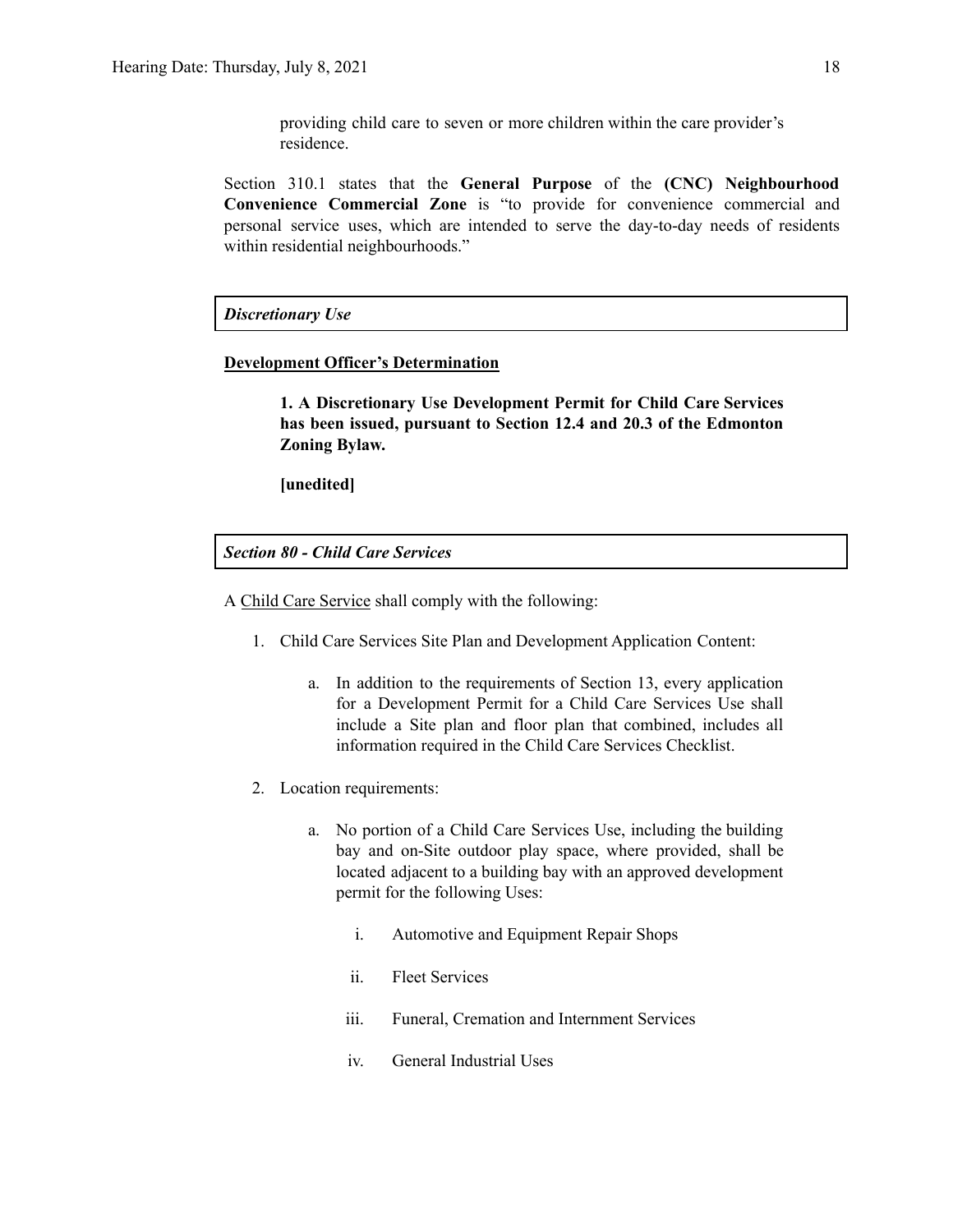- v. Rapid Drive-through Vehicle Services, or
- vi. Vehicle and Equipment Sales/Rentals.
- b. No portion of a Child Care Services Use, including the building, building bay or on-Site outdoor play space, where provided, shall be located on a Site or adjacent to a Site with an approved development permit for the following Uses:
	- i. Land Treatment
	- ii. Major Impact Utility Services, or
	- iii. Minor Impact Utility Services.
- c. No portion of a Child Care Services Use, including the building, building bay and on-Site outdoor play space, where provided, shall be located within 50 m of a Major Service Station, a Minor Service Station or a Gas Bar. This distance shall be measured from the closest pump island, fill pipes, vent pipes, or service station or gas bar building, to the Child Care Services Use.
- d. Where Site conditions exist which may negatively impact the Child Care Services Use, including but not limited to trash collection areas, large parking lots, loading docks, rail lines, or arterial public roadways, the applicant shall design the building, entrances, playspaces, landscaping, and Fencing, or similar, to mitigate these conditions to the satisfaction of the Development Officer.
- e. Where Child Care Services is proposed on a Site zoned (IB) Business Industrial Zone, (IL) Light Industrial Zone, or (EIB) Ellerslie Business Industrial Zone, it shall only be allowed if the Site development forms part of an office park development or commercial strip mall.
- 3. Playspace requirements
	- a. Where outdoor play space is provided at ground level it shall be allowed in any Yard. It shall be Fenced on all sides and all gates shall be self-latching. Fencing shall not be required where outdoor play space is proposed to share existing play equipment on Sites zoned (US) Urban Services Zone or (AP) Public Parks Zone, or if an exemption is permitted by the Government of Alberta.
	- b. Where outdoor play space is provided above the first level such as on a Rooftop Terrace, balcony, or similar, the following regulations shall apply: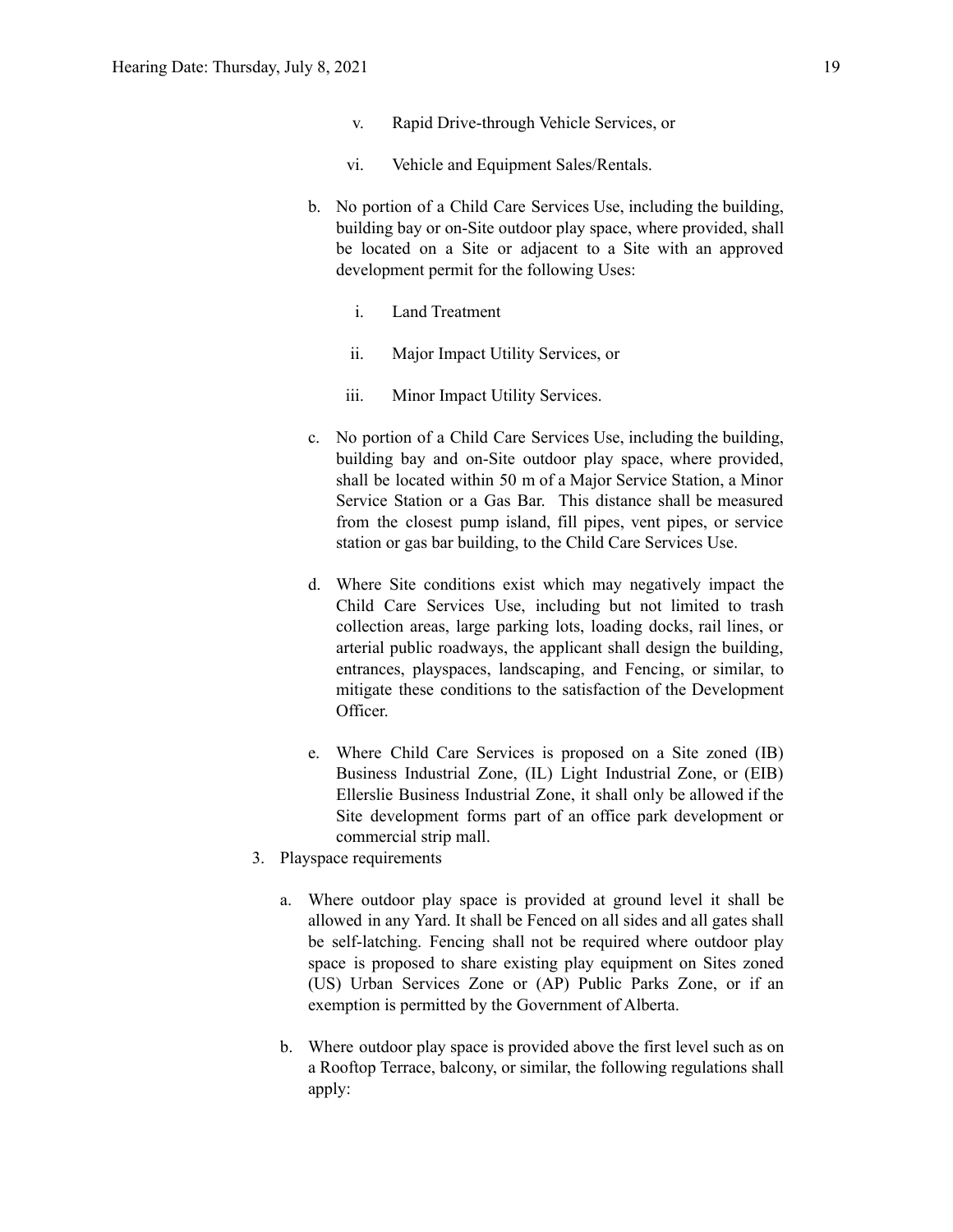- i. Perimeter guard rails, or parapet walls, or a combination thereof that is at least 1.83 m in Height and provides a secure perimeter shall be installed and shall be consistent with the architectural materials and style of the building.
- ii. Mechanical equipment and exhaust systems shall be designed to be integrated into the play space so the Development Officer is satisfied that it does not create adverse effects related to noise, fumes or safety, or shall be located a minimum of 2 m outside of the perimeter of the outdoor play space.
- 4. Development in Residential Zones
	- a. Where a Child Care Services Use is proposed in a building with a valid development permit for Multi-unit Housing or Row Housing, the Child Care Services shall not be part of a Dwelling.
	- b. Where a Child Care Services Use is proposed as part of a Dwelling, or is proposed in a converted Single Detached Housing, the Use shall only be located:
		- i. on a Corner Lot; or
		- ii. on a Site Abutting a Site that is actively used for a Community, Educational, Recreational and Cultural Service Use Class; or
		- iii. Abutting a Site with zoning that lists Multi-unit Housing, General Retail Stores or Convenience Retail Stores as a permitted Use.
	- c. A converted Dwelling shall not change the principal character or external appearance of the Dwelling in which it is located.
	- d. If a new building is constructed for a Child Care Services Use, it shall retain the external appearance of a residential Dwelling, unless it is built as part of a development where the primary use is a Religious Assembly Use.
- 5. Sign Requirements
	- a. Signs shall conform to the regulations found in the Sign Schedule for the underlying zone.

 $\mathcal{L}_\text{max} = \frac{1}{2} \sum_{i=1}^n \mathcal{L}_\text{max} = \frac{1}{2} \sum_{i=1}^n \mathcal{L}_\text{max} = \frac{1}{2} \sum_{i=1}^n \mathcal{L}_\text{max} = \frac{1}{2} \sum_{i=1}^n \mathcal{L}_\text{max} = \frac{1}{2} \sum_{i=1}^n \mathcal{L}_\text{max} = \frac{1}{2} \sum_{i=1}^n \mathcal{L}_\text{max} = \frac{1}{2} \sum_{i=1}^n \mathcal{L}_\text{max} = \frac{1}{2} \sum_{i=$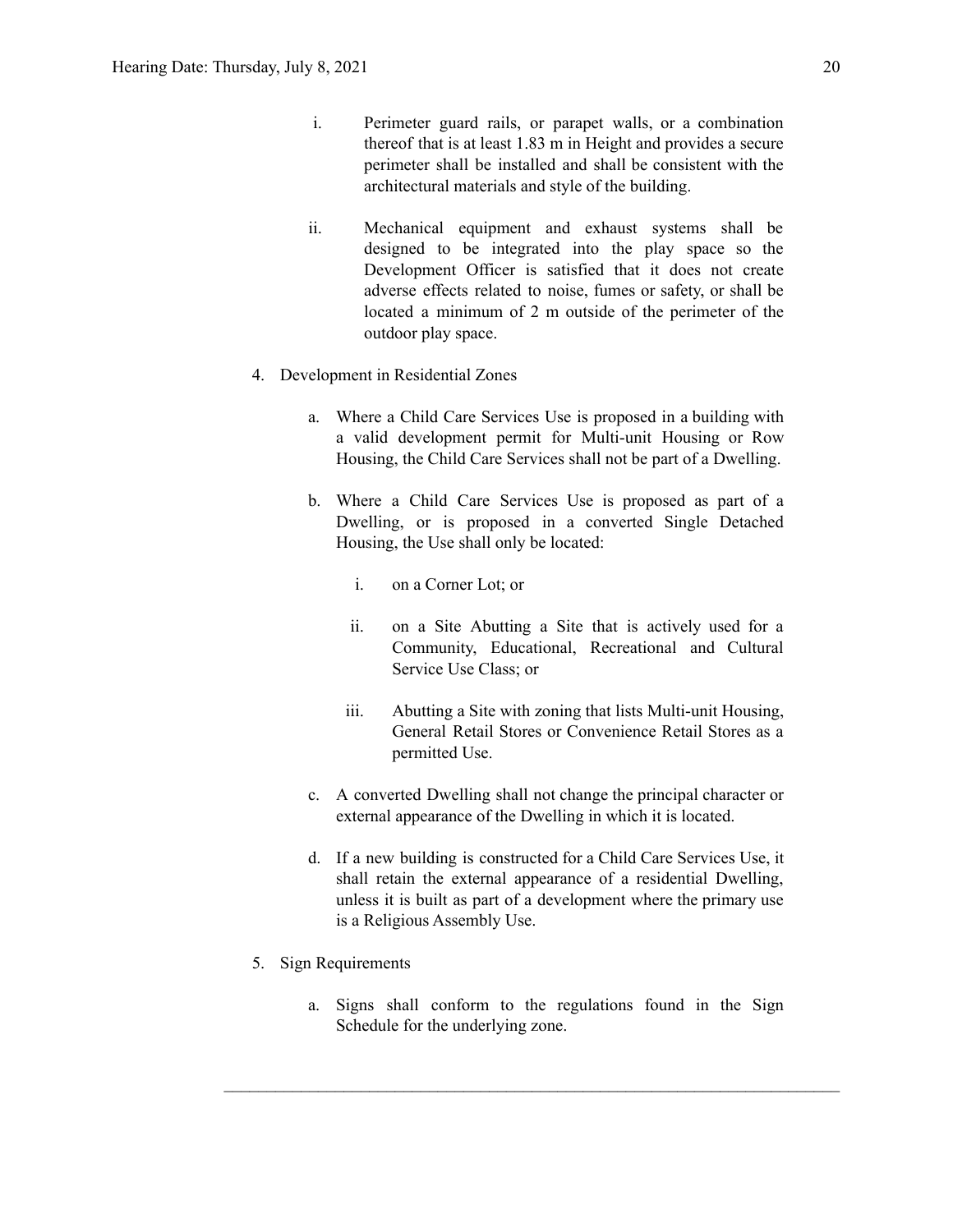## Notice to Applicant/Appellant

Provincial legislation requires that the Subdivision and Development Appeal Board issue its official decision in writing within fifteen days of the conclusion of the hearing.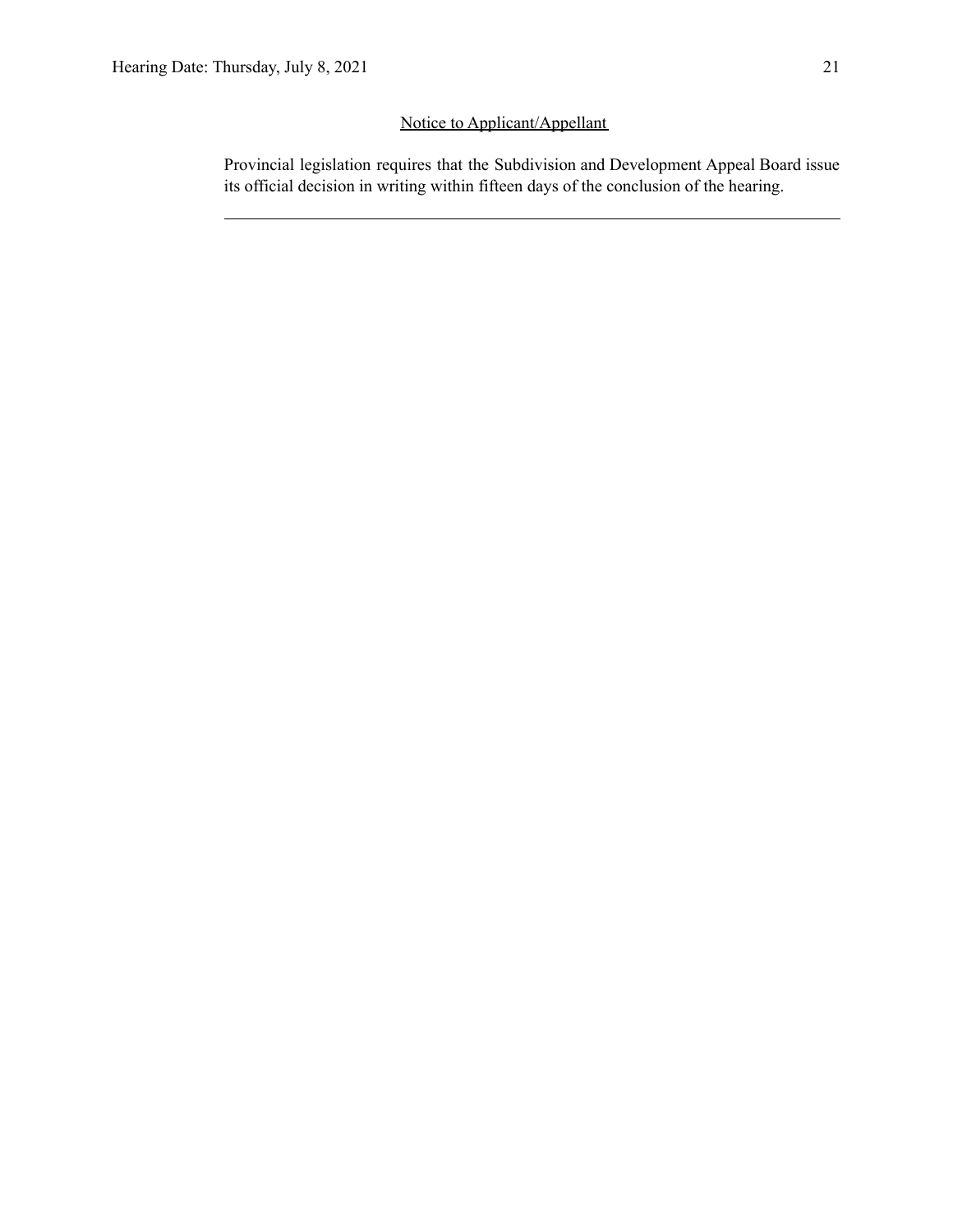|                                                                                                                                                                                                                                                                                                                                  | Project Number: 390311536-002<br><b>Application Date:</b><br>MAR 25, 2021<br>Printed:<br>May 14, 2021 at 5:01 PM |  |  |  |  |  |
|----------------------------------------------------------------------------------------------------------------------------------------------------------------------------------------------------------------------------------------------------------------------------------------------------------------------------------|------------------------------------------------------------------------------------------------------------------|--|--|--|--|--|
| <b>Edmonton</b>                                                                                                                                                                                                                                                                                                                  | Page:<br>1 <sub>of</sub> 2                                                                                       |  |  |  |  |  |
| <b>Major Development Permit</b>                                                                                                                                                                                                                                                                                                  |                                                                                                                  |  |  |  |  |  |
| This document is a record of a Development Permit application, and a record of the decision for the undertaking described below, subject to<br>the limitations and conditions of this permit, of the Edmonton Zoning Bylaw 12800 as amended.                                                                                     |                                                                                                                  |  |  |  |  |  |
| <b>Applicant</b>                                                                                                                                                                                                                                                                                                                 | Property Address(es) and Legal Description(s)<br>11460 - 112 AVENUE NW                                           |  |  |  |  |  |
|                                                                                                                                                                                                                                                                                                                                  | Plan 5632HW Blk 15B Lot A                                                                                        |  |  |  |  |  |
|                                                                                                                                                                                                                                                                                                                                  | Specific Address(es)                                                                                             |  |  |  |  |  |
|                                                                                                                                                                                                                                                                                                                                  | 11468 - 112 AVENUE NW<br>Sunte:                                                                                  |  |  |  |  |  |
|                                                                                                                                                                                                                                                                                                                                  | Entryway: 11468 - 112 AVENUE NW                                                                                  |  |  |  |  |  |
|                                                                                                                                                                                                                                                                                                                                  | Building: 11460 - 112 AVENUE NW                                                                                  |  |  |  |  |  |
| <b>Scope of Permit</b><br>To change the Use from a General Retail Store to Child Care Services and construct interior alterations (maximum 45 children).                                                                                                                                                                         |                                                                                                                  |  |  |  |  |  |
| <b>Permit Details</b>                                                                                                                                                                                                                                                                                                            |                                                                                                                  |  |  |  |  |  |
|                                                                                                                                                                                                                                                                                                                                  |                                                                                                                  |  |  |  |  |  |
| Class of Permit: Class B                                                                                                                                                                                                                                                                                                         | Contact Person:                                                                                                  |  |  |  |  |  |
| Gross Floor Area (sq.m.):                                                                                                                                                                                                                                                                                                        | Lot Grading Needed?: N                                                                                           |  |  |  |  |  |
| New Sewer Service Required:<br>Site Area (sq. m.):                                                                                                                                                                                                                                                                               | NumberOfMainFloorDwellings:<br>Stat. Plan Overlay/Annex Area: (none)                                             |  |  |  |  |  |
|                                                                                                                                                                                                                                                                                                                                  |                                                                                                                  |  |  |  |  |  |
| <b>Development Permit Decision</b><br>Approved                                                                                                                                                                                                                                                                                   |                                                                                                                  |  |  |  |  |  |
| Issue Date: May 14, 2021 Development Authority: XU, HAILEE                                                                                                                                                                                                                                                                       |                                                                                                                  |  |  |  |  |  |
| <b>Subject to the Following Conditions</b><br>NOTE: This Development Permit is NOT valid until the Notification Period expires in accordance to Section 21.1. (Reference<br>Section 17.1)                                                                                                                                        |                                                                                                                  |  |  |  |  |  |
| Zoning Conditions:<br>1. The development shall be constructed in accordance with the stamped and approved drawings.                                                                                                                                                                                                              |                                                                                                                  |  |  |  |  |  |
| 2. All provided Vehicle Parking and loading facilities shall be ensured a safe physical environment, and shall include adequate, safe<br>and convenient entrances, exists, aisles and ramps, and loading of motor vehicles all in relation to buildings and entry points to<br>buildings on the Site. (Reference Section 54.1.2) |                                                                                                                  |  |  |  |  |  |
| 3. Six (6) Passenger Drop-off Spaces shall be identified by sign for each passenger pick-up and drop-off spaces to indicate that the<br>spaces are reserved for passenger pick-up and drop-off, and specify a maximum duration for a single visit. (Reference Section<br>54.7.3)                                                 |                                                                                                                  |  |  |  |  |  |
| 4. The provided outdoor play space shall be Fenced on all sides and all gates shall be self-latching.                                                                                                                                                                                                                            |                                                                                                                  |  |  |  |  |  |
| 5. Any outdoor lighting for any development shall be located and arranged so that no direct rays of light are directed at any<br>adjoining properties, or interfere with the effectiveness of any traffic control devices. (Reference Section 51)                                                                                |                                                                                                                  |  |  |  |  |  |
| 6. Signs require separate Development Applications. More information about Signs can be found on the City of Edmonton's<br>website: https://www.edmonton.ca/business_economy/signs.aspx                                                                                                                                          |                                                                                                                  |  |  |  |  |  |
|                                                                                                                                                                                                                                                                                                                                  |                                                                                                                  |  |  |  |  |  |
|                                                                                                                                                                                                                                                                                                                                  |                                                                                                                  |  |  |  |  |  |
|                                                                                                                                                                                                                                                                                                                                  |                                                                                                                  |  |  |  |  |  |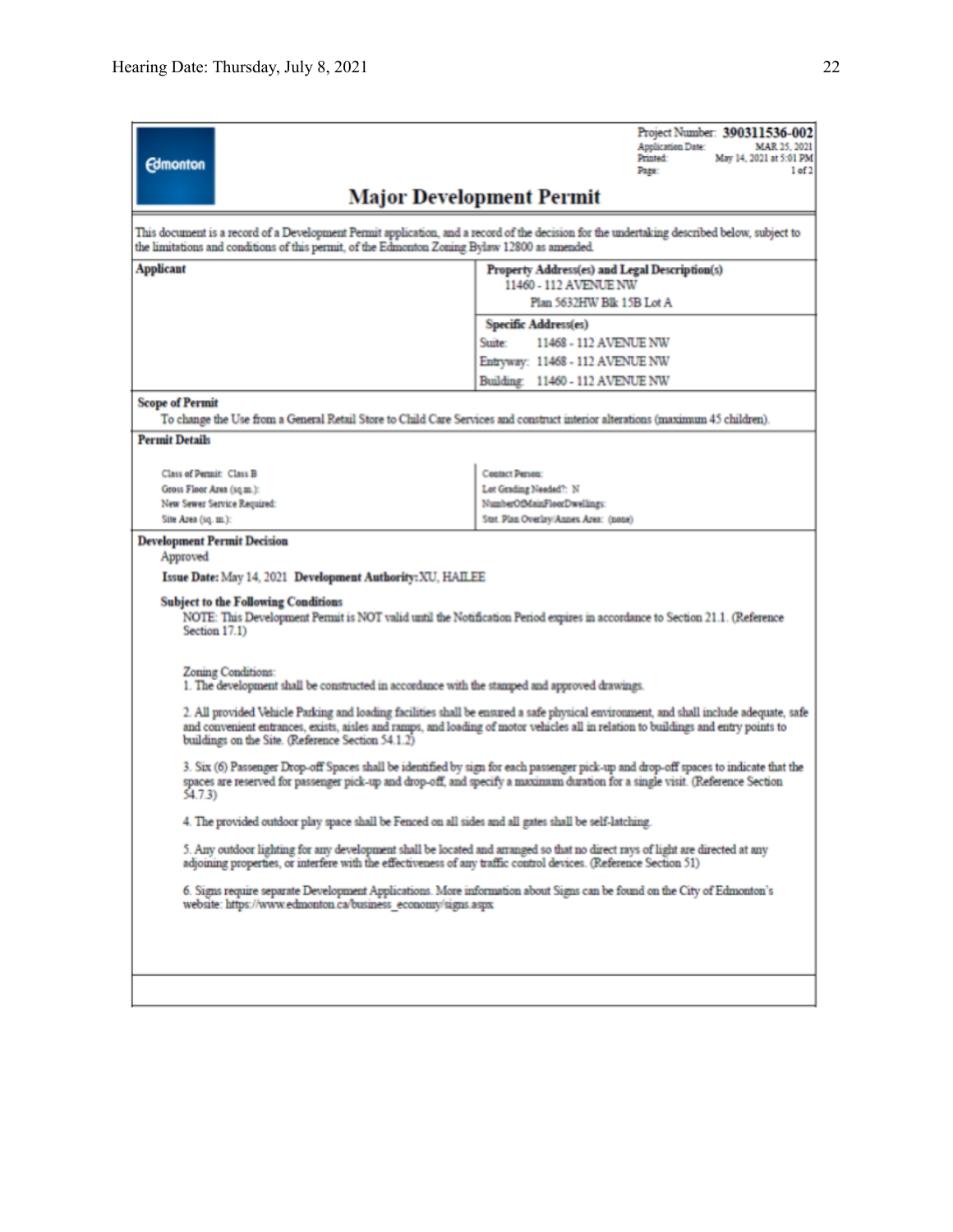| <b>Edmonton</b>                                                                                                                                                                                                                                                                                                                                           |                                                                                                                                                                                                                                                                                                                                                                                                                                            |                                                                                  |                                            |                                 | Project Number: 390311536-002<br><b>Application Date:</b><br>MAR 25, 2021<br>Printed:<br>May 14, 2021 at 5:01 PM<br>2 <sub>0</sub> f2<br>Page:                                                                                                                                                                                                                                                            |  |  |  |
|-----------------------------------------------------------------------------------------------------------------------------------------------------------------------------------------------------------------------------------------------------------------------------------------------------------------------------------------------------------|--------------------------------------------------------------------------------------------------------------------------------------------------------------------------------------------------------------------------------------------------------------------------------------------------------------------------------------------------------------------------------------------------------------------------------------------|----------------------------------------------------------------------------------|--------------------------------------------|---------------------------------|-----------------------------------------------------------------------------------------------------------------------------------------------------------------------------------------------------------------------------------------------------------------------------------------------------------------------------------------------------------------------------------------------------------|--|--|--|
|                                                                                                                                                                                                                                                                                                                                                           |                                                                                                                                                                                                                                                                                                                                                                                                                                            |                                                                                  |                                            | <b>Major Development Permit</b> |                                                                                                                                                                                                                                                                                                                                                                                                           |  |  |  |
| <b>Subject to the Following Advisements</b><br>Zoning Advisements:<br>1. A Building Permit is Required for any construction or change in use of a building. For a building permit, and prior to the Plans<br>Examination review, you require construction drawings and the payment of fees. Please contact the 311 Call Centre for further<br>information |                                                                                                                                                                                                                                                                                                                                                                                                                                            |                                                                                  |                                            |                                 |                                                                                                                                                                                                                                                                                                                                                                                                           |  |  |  |
|                                                                                                                                                                                                                                                                                                                                                           |                                                                                                                                                                                                                                                                                                                                                                                                                                            |                                                                                  |                                            |                                 | 2. This Development Permit is not a Business Licence. A separate application must be made for a Business Licence.                                                                                                                                                                                                                                                                                         |  |  |  |
|                                                                                                                                                                                                                                                                                                                                                           |                                                                                                                                                                                                                                                                                                                                                                                                                                            | as to the presence or absence of any environmental contaminants on the property. |                                            |                                 | 3. The City of Edmonton does not conduct independent environmental checks of land within the City. If you are concerned about<br>the suitability of this property for any purpose, you should conduct your own tests and reviews. The City of Edmonton, in issuing<br>this Development Permit, makes no representations and offers no warranties as to the suitability of the property for any purpose or |  |  |  |
|                                                                                                                                                                                                                                                                                                                                                           | 4. An approved Development Permit means that the proposed development has been reviewed against the provisions of this bylaw.<br>It does not remove obligations to conform with other legislation, bylaws or land title instruments including, but not limited to, the<br>Municipal Government Act, the Safety Codes Act or any caveats, restrictive covenants or easements that might be attached to the<br>Site. (Reference Section 5.2) |                                                                                  |                                            |                                 |                                                                                                                                                                                                                                                                                                                                                                                                           |  |  |  |
| as amended                                                                                                                                                                                                                                                                                                                                                |                                                                                                                                                                                                                                                                                                                                                                                                                                            |                                                                                  |                                            |                                 | 5. Unless otherwise stated, all above references to section numbers refer to the authority under the Edmonton Zoning Bylaw 12800                                                                                                                                                                                                                                                                          |  |  |  |
| <b>Variances</b>                                                                                                                                                                                                                                                                                                                                          | 1. A Discretionary Use Development Permit for Child Care Services has been issued, pursuant to Section 12.4 and 20.3 of the<br>Edmonton Zoning Bylaw.                                                                                                                                                                                                                                                                                      |                                                                                  |                                            |                                 |                                                                                                                                                                                                                                                                                                                                                                                                           |  |  |  |
| <b>Rights of Appeal</b>                                                                                                                                                                                                                                                                                                                                   |                                                                                                                                                                                                                                                                                                                                                                                                                                            | M-26, Section 683 through 689 of the Municipal Government Act.                   |                                            |                                 | This approval is subject to the right of appeal to the Subdivision and Development Appeal Board (SDAB) as outlined in Chapter                                                                                                                                                                                                                                                                             |  |  |  |
|                                                                                                                                                                                                                                                                                                                                                           | Notice Period Begins: May 20, 2021                                                                                                                                                                                                                                                                                                                                                                                                         |                                                                                  | <b>Ends:</b> Jun 10, 2021                  |                                 |                                                                                                                                                                                                                                                                                                                                                                                                           |  |  |  |
| Fees<br>Major Dev. Application Fee<br><b>Total GST Amount:</b><br><b>Totals for Permit:</b>                                                                                                                                                                                                                                                               |                                                                                                                                                                                                                                                                                                                                                                                                                                            | <b>Fee Amount</b><br>\$528.00<br>\$0.00<br>\$528.00                              | <b>Amount Paid</b><br>\$528.00<br>\$528.00 | Receipt#<br>086858010148001     | <b>Date Paid</b><br>Apr 17, 2021                                                                                                                                                                                                                                                                                                                                                                          |  |  |  |
|                                                                                                                                                                                                                                                                                                                                                           |                                                                                                                                                                                                                                                                                                                                                                                                                                            |                                                                                  |                                            |                                 |                                                                                                                                                                                                                                                                                                                                                                                                           |  |  |  |
|                                                                                                                                                                                                                                                                                                                                                           |                                                                                                                                                                                                                                                                                                                                                                                                                                            |                                                                                  |                                            |                                 |                                                                                                                                                                                                                                                                                                                                                                                                           |  |  |  |
|                                                                                                                                                                                                                                                                                                                                                           |                                                                                                                                                                                                                                                                                                                                                                                                                                            |                                                                                  |                                            |                                 |                                                                                                                                                                                                                                                                                                                                                                                                           |  |  |  |
|                                                                                                                                                                                                                                                                                                                                                           |                                                                                                                                                                                                                                                                                                                                                                                                                                            |                                                                                  |                                            |                                 |                                                                                                                                                                                                                                                                                                                                                                                                           |  |  |  |
|                                                                                                                                                                                                                                                                                                                                                           |                                                                                                                                                                                                                                                                                                                                                                                                                                            |                                                                                  |                                            |                                 |                                                                                                                                                                                                                                                                                                                                                                                                           |  |  |  |